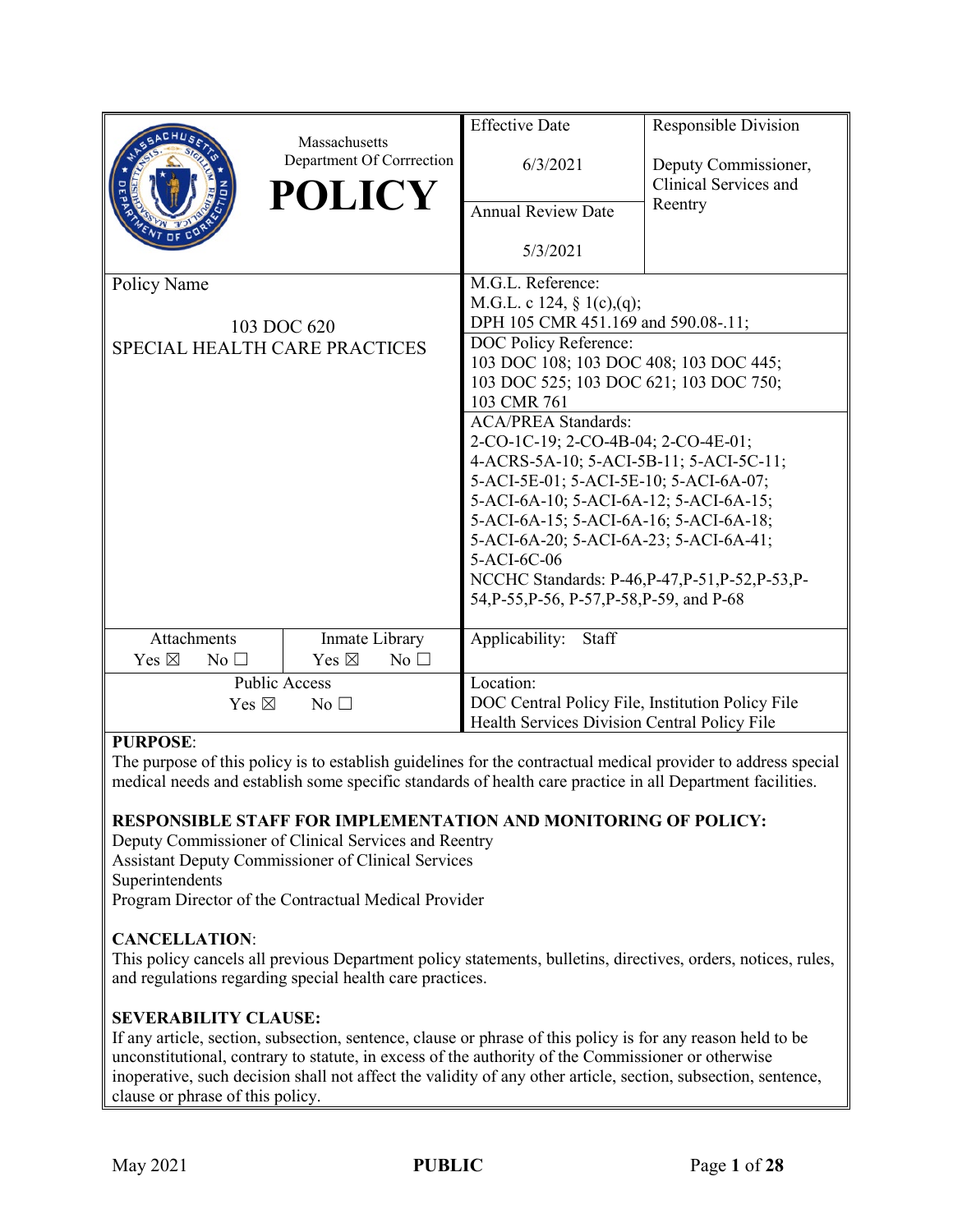# **TABLE OF CONTENTS**

| 620.01 | Definitions                                    | 3  |
|--------|------------------------------------------------|----|
| 620.02 | <b>Health Promotion and Disease Prevention</b> | 4  |
| 620.03 | <b>Emergency Medical Care</b>                  | 5  |
| 620.04 | <b>Special Medical Needs Treatment Plans</b>   | 6  |
| 620.05 | Programs for Female Inmates                    | 7  |
| 620.06 | Programs for Disabled Inmates                  | 8  |
| 620.07 | Chemical Dependency and Detoxification         | 9  |
| 620.08 | Forensic Information                           | 9  |
| 620.09 | <b>Therapeutic Medical Diets</b>               | 10 |
| 620.10 | <b>Food Monitoring Procedures</b>              | 15 |
| 620.11 | Food Service Workers                           | 15 |
| 620.12 | Reasonable Variances                           | 18 |
| 620.13 | <b>Health Care Proxy Guidelines</b>            | 18 |

# **ATTACHMENTS**

| Attachment A | State Sanitary Code Chapter X Minimum Sanitation Standards<br>for Food Establishments                                                                                                                                                                                            | 21 |
|--------------|----------------------------------------------------------------------------------------------------------------------------------------------------------------------------------------------------------------------------------------------------------------------------------|----|
| Attachment B | Massachusetts Health Care Proxy-Information, Instructions<br>and Form (English)                                                                                                                                                                                                  | 22 |
| Attachment C | Massachusetts Health Care Proxy-Information, Instructions and<br>Form (Spanish)*<br>Diet Order Form (Spanish)*<br>Intra-system Transfer Form (Spanish)*<br>Release of Responsibility Form (Spanish)*<br>* See Institutional Policy Coordinator or HSU for copies of these forms. | 28 |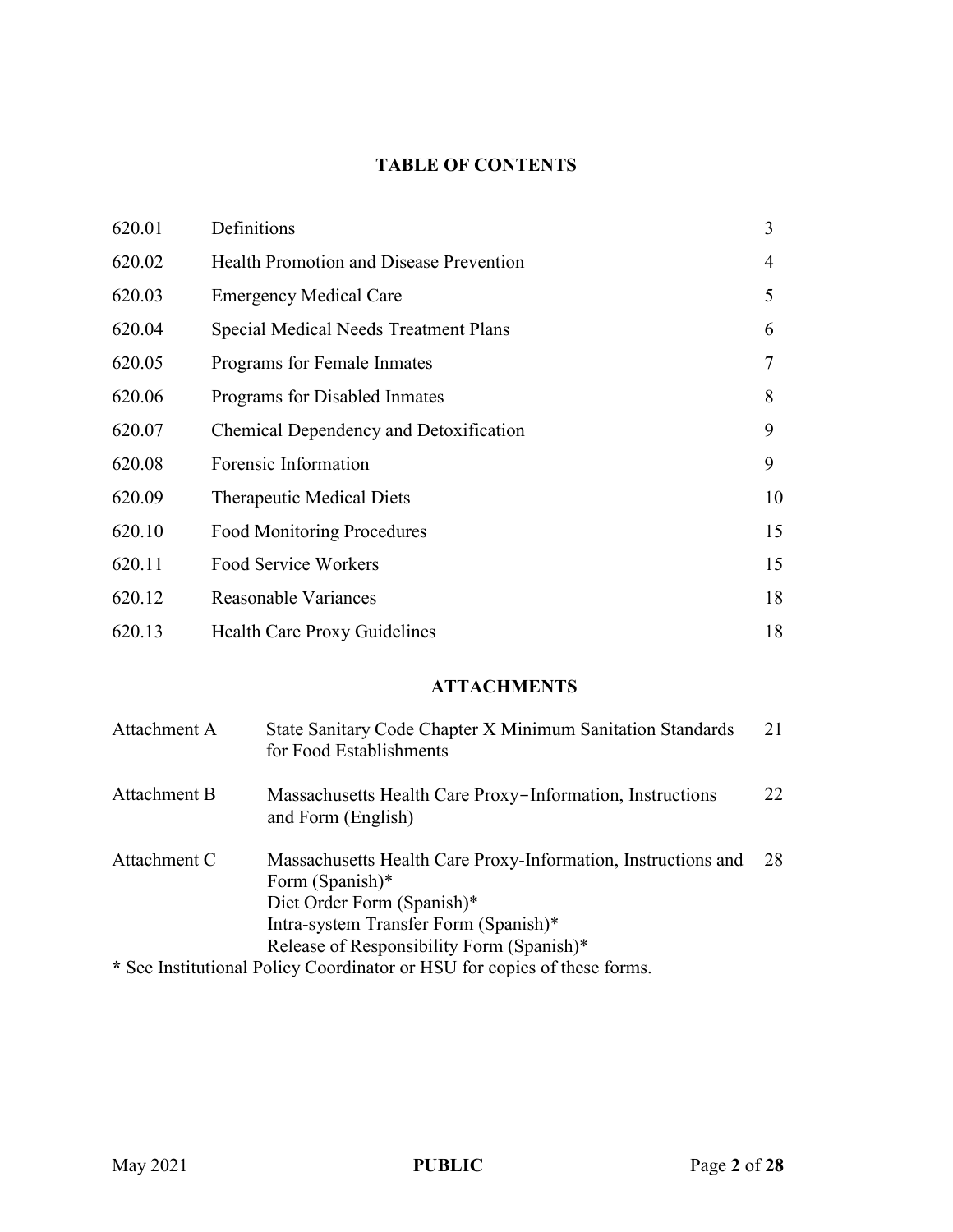### **620.01 DEFINITIONS**

Assistant Deputy Commissioner of Clinical Services - The Department Manager who reports directly to the Deputy Commissioner of Clinical Services and Reentry and oversees the provision of medical and mental health services throughout the Department.

Contractual Correctional Mental Health Services - Mental health services provided at Department institutions by contractual clinical personnel.

Contractual Director of Mental Health Services - The director(s) of the contractual group of mental health professionals.

Contractual Medical Provider - Any provider of treatment, diagnostic service, or health related service who is not an employee of the Department and who provides services through a contractual agreement with the Department.

Convalescent Care - Health care provided to patients recovering from illness, injury, and/or surgery.

Emergency Medical Care - Care for an acute illness or unexpected health care need that cannot be deferred until the next scheduled sick call or clinic.

Health Care Proxy - A document delegating to an agent the authority to make health care decisions, executed in accordance with the requirements of M.G.L., c. 201D, § 1 et seq.

Health Service Administrator (HSA) - The individual who is designated by the contractual clinical provider to oversee and manage one or more health services units and associated treatment areas in Department institutions.

Health Service Unit (HSU) - The area of an institution where limited medical observation and management for illnesses which do not require acute hospitalization is provided.

Inmate Management System (IMS) - The Department of Correction's automated information system that provides processing, storage and retrieval of inmate related information needed by Department personnel and other authorized users within the criminal justice system.

Intra-System Transfer - The transfer of an inmate from one state correctional institution to another within the Department.

Outside Hospital - Any licensed hospital other than the Lemuel Shattuck Hospital.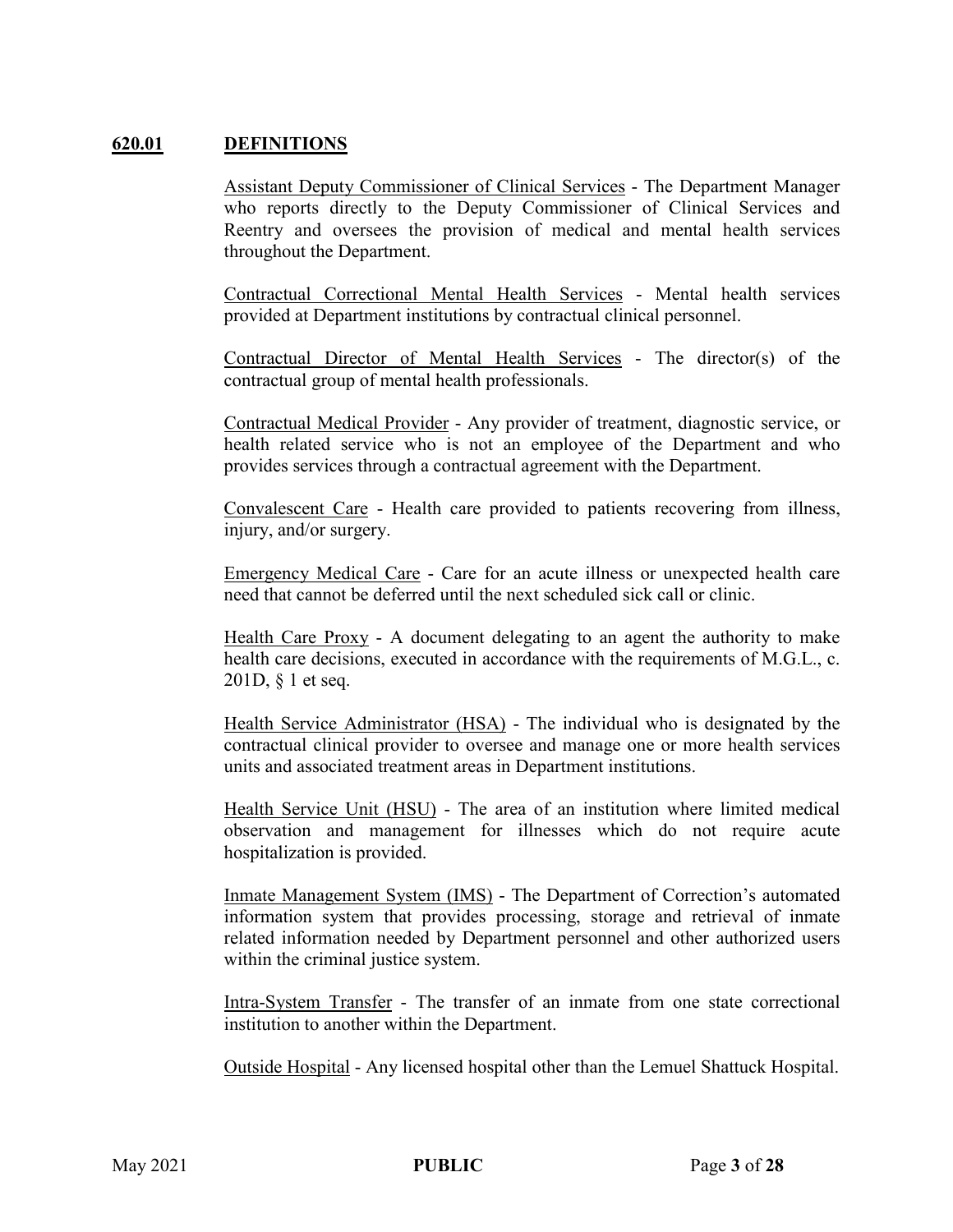Program Medical Director - The physician in charge of the statewide medical services vendor. The Program Medical Director is Board Certified in one of the following: Internal Medicine, Family Practice, Surgery, Preventive Medicine, or Emergency Medicine. The Program Medical Director supervises all site physicians and medical advanced practitioners and may provide consultation to providers at any facility at any time.

Senior Medical Consultant - A licensed physician who shall advise the Assistant Deputy Commissioner of Clinical Services on matters relating to clinical programs and protocols.

Special Medical Needs Inmates - An inmate whose mental and/or physical condition requires special attention, handling and treatment by staff. Special medical needs inmates include, but are not limited to, inmates who are drug or alcohol addicts or abusers, emotionally disturbed, mentally challenged, mentally ill, suspected mentally ill, physically handicapped, chronically ill, disabled or infirm inmates.

Therapeutic Diet - A diet prescribed by a physician or dentist employed by the Contractual Medical Provider or, if no contractual medical provider, by the Department.

Treatment - Interviewing, counseling, information gathering, examining, and any other service or activity undertaken for the purpose of, or incident to, diagnosis, attention, care, evaluation, education and/or rehabilitation with respect to medical, dental, psychological or substance abuse issues, whether or not conducted by a member of the medical profession.

Treatment Plan - The mode and schedule of treatment and supplementary supportive services that are determined appropriate to meet the needs of the inmate.

### **620.02 HEALTH PROMOTION AND DISEASE PREVENTION**

- A. The Health Services Division shall ensure that, through the contractual medical provider, all staff and inmates receive ongoing educational programs and materials regarding the management, control, treatment, and prevention of serious, chronic and infectious diseases.
	- 1. The contractor shall provide immunizations periodically, as deemed necessary by the Assistant Deputy Commissioner of Clinical Services, in conjunction with the Program Medical Director of the contractual medical provider. The contractual medical provider shall offer Hepatitis B vaccines and annual Tuberculosis testing to Department personnel and contractual employees.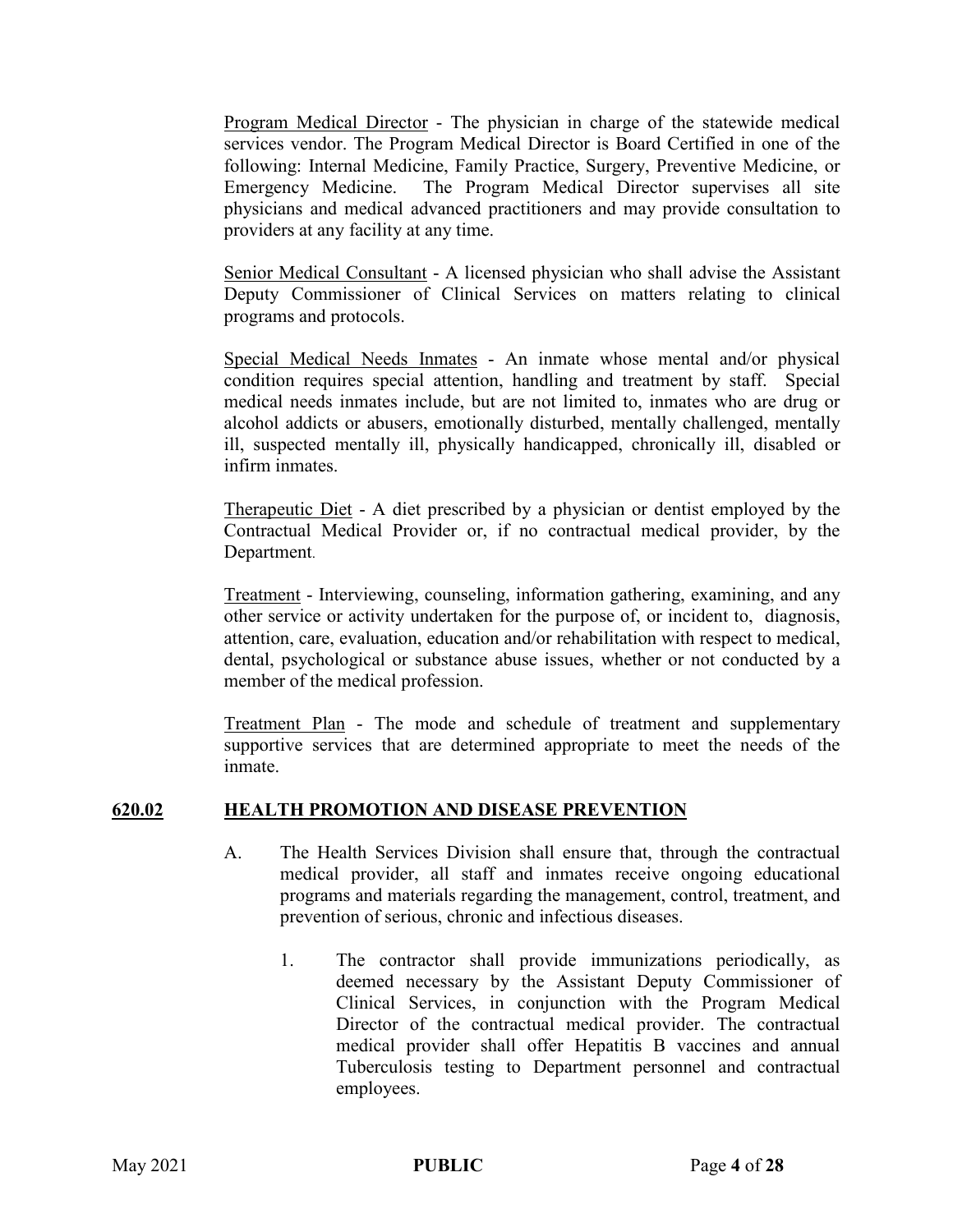- 2. The Program Medical Director or contractual HSA of each facility shall be responsible for providing inmates with sufficient information about illnesses in order to promote their understanding and participation in the treatment process, and instructions for selfcare related to chronic diseases or disabilities. Subjects for inmate health education shall include, but not be limited to:
	- Personal hygiene
	- Dental hygiene
	- Physical hygiene
	- Nutrition
	- **Obesity**
	- Diabetes, signs/symptoms of Hypoglycemia Hyperglycemia
	- Counseling regarding importance of a therapeutic diet
	- **Disabilities**
	- Hypertension detection
	- Self-exam for breast and testicular cancer
	- Tuberculosis and other communicable diseases, e.g., HIV, Hepatitis, Ectoparasites, and sexually transmitted diseases
	- Effects of smoking
	- Substance abuse
	- Drug abuse and danger of self-medication
	- Prevention of sexual and other physical violence
	- Counseling in preparation for release
	- Comprehensive family planning
- 3. The Assistant Deputy Commissioner of Clinical Services, in conjunction with the Program Medical Director of the contractual medical provider, shall be responsible for organizing health education and training programs for DOC staff. Topics shall include, but not be limited to, the following: management, control, treatment, and prevention of serious, chronic and infectious diseases; lifestyles related to major health problems; self-care for common medical problems; suicide prevention and intervention; the importance of rigorous compliance with prescribed dietary and medical regimens, and other selected disease topics.

#### **620.03 EMERGENCY MEDICAL CARE**

In addition to providing emergency medical care to all inmates, the contractual medical provider shall provide emergency medical care for all personnel and agency employees in the event of accidents or incidences requiring emergency medical response. In addition, the provider is responsible for providing emergency medical care to all visitors and any other persons on site at the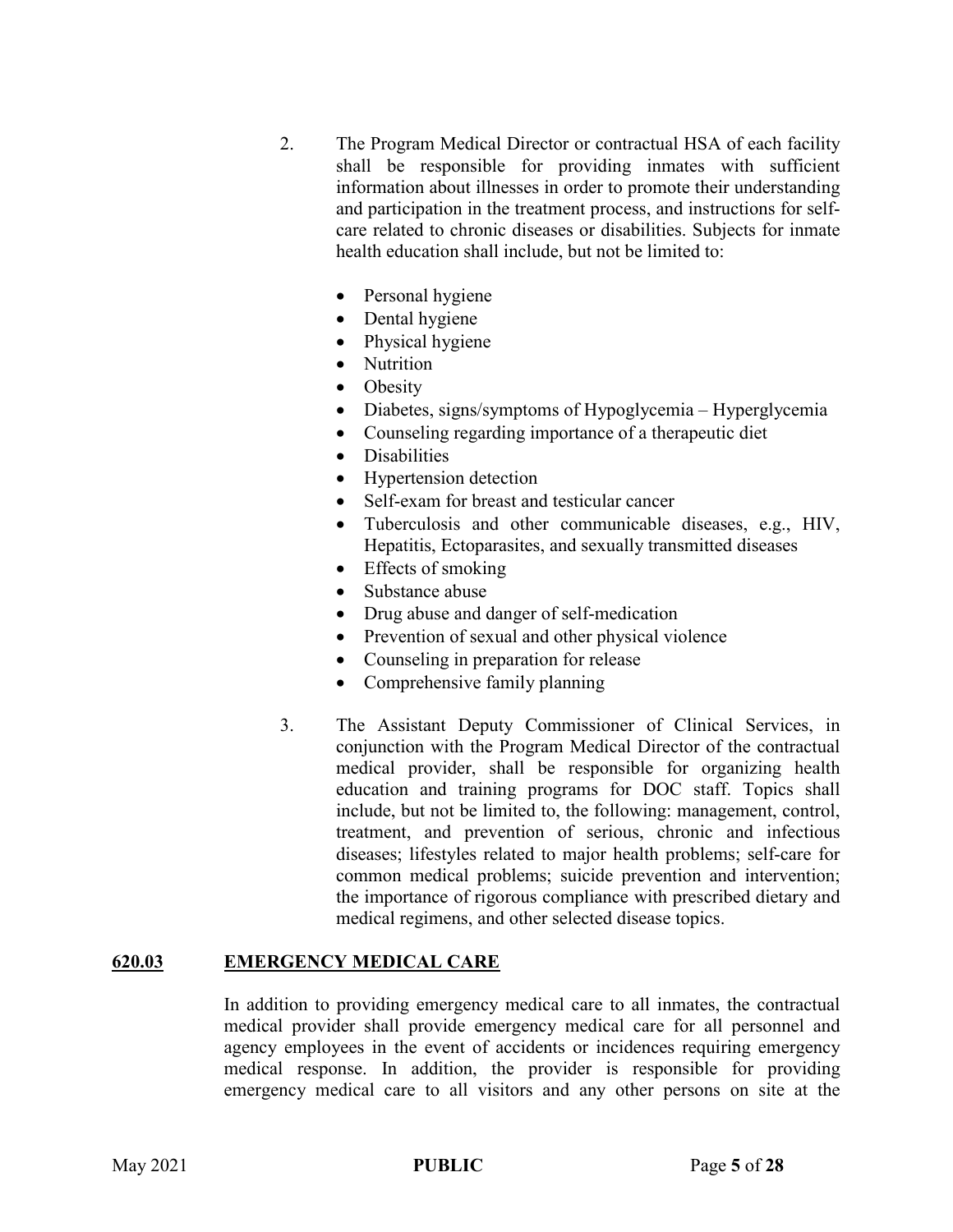facilities. After the emergency, the provider may refer such personnel and agency employees, visitors and other persons to outside medical doctors or facilities, or to be followed by such persons' own physicians. The provider shall not be responsible for any routine health care for personnel, agency staff, visitors or other persons on site at the facilities.

### **620.04 SPECIAL NEEDS TREATMENT PLAN**

- A. The Department's Health Services Division shall ensure that the contractual medical provider implements written policies and procedures that make available special medical needs care to all inmates so diagnosed, and shall ensure that such special medical needs care is in full compliance with all applicable local, State, and Federal laws. The contractual medical director, attending physician or HSA at each facility shall be responsible for developing a written treatment plan for each individual who has been determined to have special medical needs, and who requires close medical supervision, such as chronic care, convalescent care, care for those with serious communicable diseases, e.g., HIV, HCV**,** TB, elderly/frail inmate care; terminally ill care, care for serious Mental Health needs, care for developmentally disabled inmates and care for victims of sexual abuse. The plan shall include short-term and long-term goals, adaptation to the correctional environment, specific interventions, instructions about diet, exercise, and medication, the type and frequency of laboratory and diagnostic testing, the frequency of follow-up for medical evaluation, and provisions for referral to supportive and/or rehabilitative services when necessary. The Health Services Division shall ensure that treatment plans are developed by the contractor.
	- 1. Each contractual HSA shall, in conjunction with the Medical Director or attending physician, establish an up-to-date listing of all inmates who have been diagnosed as having special medical needs and of all inmates who have a special medical needs treatment plan, e.g., diabetes, cardiovascular disease, asthma, seizure disorders, etc. Inmates shall be placed on this special medical needs list by the attending provider, and shall be seen in accordance with current established chronic disease guidelines. Instructions in self-care for inmates with special medical needs shall be provided on an on-going basis at the regularly scheduled follow-up visits.
	- 2. The planning for convalescent care for inmates at outside hospitals shall be arranged via physician-to-physician consultation between a contractual physician and the attending physician of the sending medical facility or hospital. Following the consultation, a special medical needs treatment plan shall be written as indicated. This consultation shall occur prior to transfer or discharge for the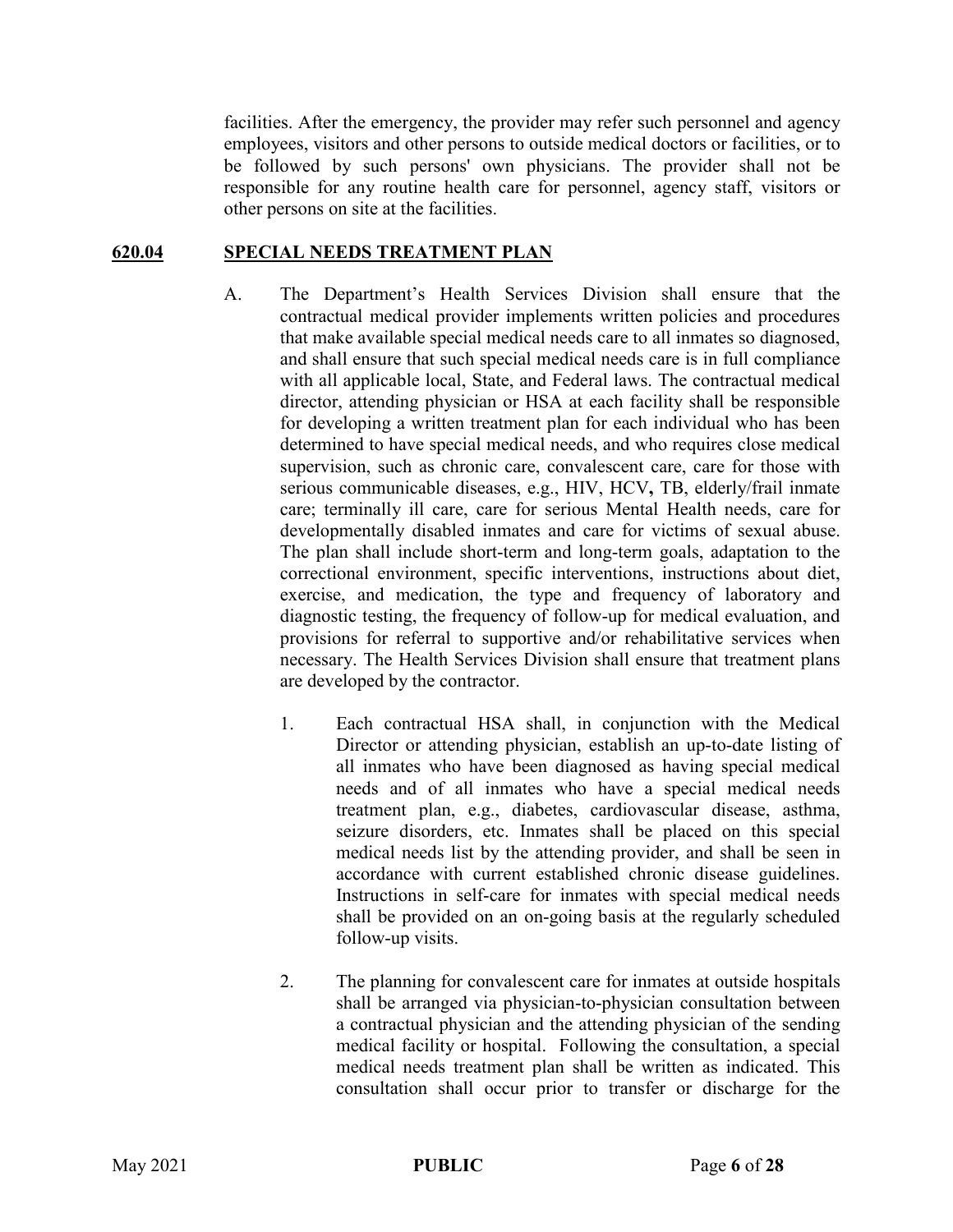purpose of determining the proper medical placement for inmates requiring close observation during post-operative recovery, or recovery from other illness or injury. When transferring an inmate to a facility other than the one to which he/she/they were assigned, security considerations shall always be given priority.

3. The listings required in subsection 1 of 620.04 shall be provided to the Assistant Deputy Commissioner of Clinical Services, or designee, upon request.

### **620.05 PROGRAMS FOR FEMALE INMATES**

- A. The Health Services Division shall ensure that the contractual medical provider establishes written procedures for providing female inmates access to obstetrical/gynecological medical care, including pregnancy management, specifically as it relates to pregnancy testing, routine prenatal care, high risk prenatal care, management of the chemically addicted pregnant inmate, and postpartum follow up. The contractual medical provider shall have a written policy and defined procedures that shall require comprehensive counseling and assistance be given to pregnant inmates in keeping with their expressed desires in planning for their unborn children.
	- 1. The Superintendent of MCI Framingham shall provide all pregnant inmates with nondirective counseling and written material, in a form the inmate can understand, on pregnancy options and correctional facility policies and practices regarding care and labor for pregnant inmates. Inmates shall be required to sign a receipt verifying that they received such counseling and written material, which shall become part of their institutional record.
	- 2. Upon the determination of pregnancy, the HSA, or designee, shall notify the appropriate facility contractual social worker in order to arrange access to the appropriate counseling services. The contractual medical provider shall develop a treatment plan in accordance with 103 DOC 620.04, and have written procedures to ensure that regular prenatal care is received, including medical examinations, advice on appropriate levels of activity and safety precautions, nutrition guidance, and counseling.
	- 3. In the event that a pregnant inmate requests to terminate her pregnancy, the inmate shall be referred to appropriate counseling services. Neither the DOC nor the contractual medical provider shall be responsible for payment for abortion services unless deemed medically necessary by a physician.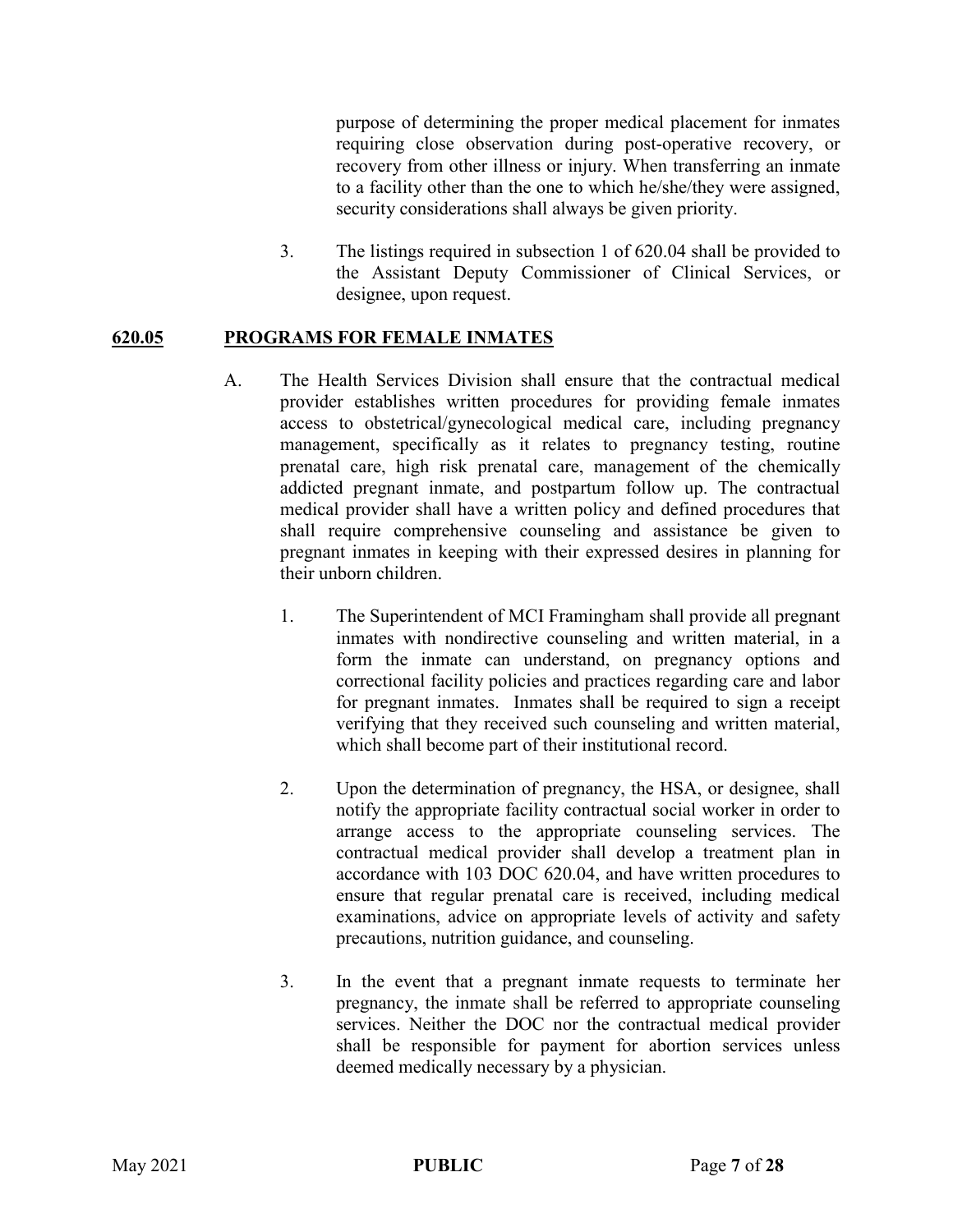- 4. Written policy and procedure shall require the following:
	- a. A mental health clinician shall conduct a postpartum evaluation of the inmate within two (2) business days of the inmates return to the facility from the hospital and follow up evaluations shall be performed as clinically indicated thereafter.
	- b. A postpartum inmate shall not be subject to isolation absent an individualized, documented determination that the inmate poses a serious risk of harm to herself or others.

### **620.06 PROGRAMS FOR DISABLED INMATES**

- A. The Department of Correction shall provide housing and programs for disabled inmates in accordance with Department policy 103 DOC 108, *Program/Facility Access for Handicapped/ Disabled Persons*, and 103 DOC 408, *Reasonable Accommodations for Inmates*, as well as in accordance with local, State, and Federal laws. These inmates shall be referred for appropriate evaluation and follow-up care. A Treatment plan, in accordance with 103 DOC 620.04, shall be established through the contractual medical provider and/or the Department, and shall include, but not be limited to, the following:
	- 1. medical evaluation on a case by case basis, including all testing, diagnostic, and treatment procedures, optometric evaluations, and periodic examinations, deemed necessary by the attending physician;
	- 2. dental evaluations as deemed necessary by the attending dentist;
	- 3. mental health evaluations as deemed necessary by the mental health contractual staff;
	- 4. all necessary prosthetics, special medical supplies, (e.g. special shoes, crutches, wheelchairs, etc.) which are determined to be medically necessary by a qualified medical provider;
	- 5. consultations for the provision of therapeutic diets;
	- 6. access to speech and audiological evaluation services;
	- 7. outpatient and inpatient treatment services as clinically indicated, including supportive and rehabilitative services;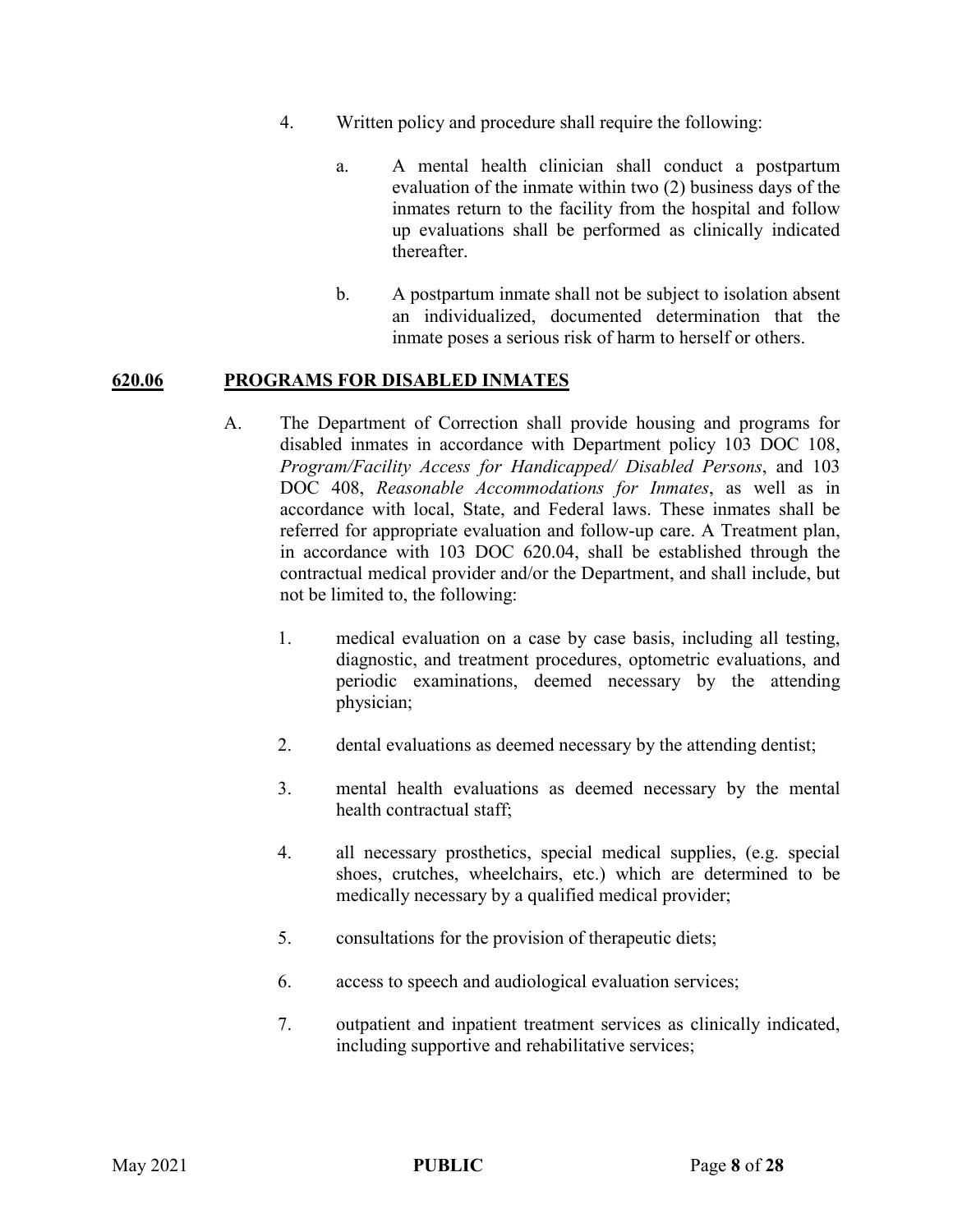Except in an emergency, no action shall be taken regarding housing (e.g., need for single cell, handicap cell, etc.), program assignments, and/or admissions to and transfers from facilities, prior to a consultation between the Superintendent, or designee, and the medical provider. When emergency action so requires, the consultation shall occur no later than the next working day so as to review the appropriateness of the action.

### **620.07 CHEMICAL DEPENDENCY AND DETOXIFICATION**

- A. The contractual medical provider and Medication for Opioid Use Disorder (MOUD) provider shall have written policies and defined procedures for the clinical management of chemically dependent inmates. These policies and procedures shall address the treatment and observation of inmates manifesting mild or moderate symptoms of intoxication or withdrawal from alcohol and other drugs. These policies and procedures shall also be inclusive of inmates committed to the Massachusetts Alcohol & Substance Abuse Center @ Plymouth. Inmates at risk for progression to more severe levels of intoxication or withdrawal shall be transferred to the infirmary at Souza Baranowski Correctional Center and kept under constant observation by qualified professionals. Female inmates at MCI Framingham shall be treated in that facility's HSU. In the event of a more severe level of intoxication or withdrawal, inmates shall be transferred to acute care hospitals. Detoxification shall be conducted only under medical supervision in accordance with local, State, and Federal laws.
	- 1. Inmates experiencing severe, life-threatening intoxication (overdose) or withdrawal shall be immediately transferred to a licensed acute care facility.
	- 2. The diagnosis of chemical dependency shall be determined only by a physician. Information on substance abuse programming can be found in DOC policy 103 DOC 445, *Substance Abuse Programs*.
	- 3. When deemed appropriate, provisions shall be made for a referral to a specified community resource upon release.

### **620.08 FORENSIC INFORMATION**

A. Generally, the medical provider for inmate health care shall not be involved in the collection of forensic information. When the need occurs for collection of such information, the Superintendent, or designee, shall contact the Assistant Deputy Commissioner of Clinical Services or his/her/their designee, who shall arrange for an independent medical contractor to collect this information.

The medical provider may be involved in the following: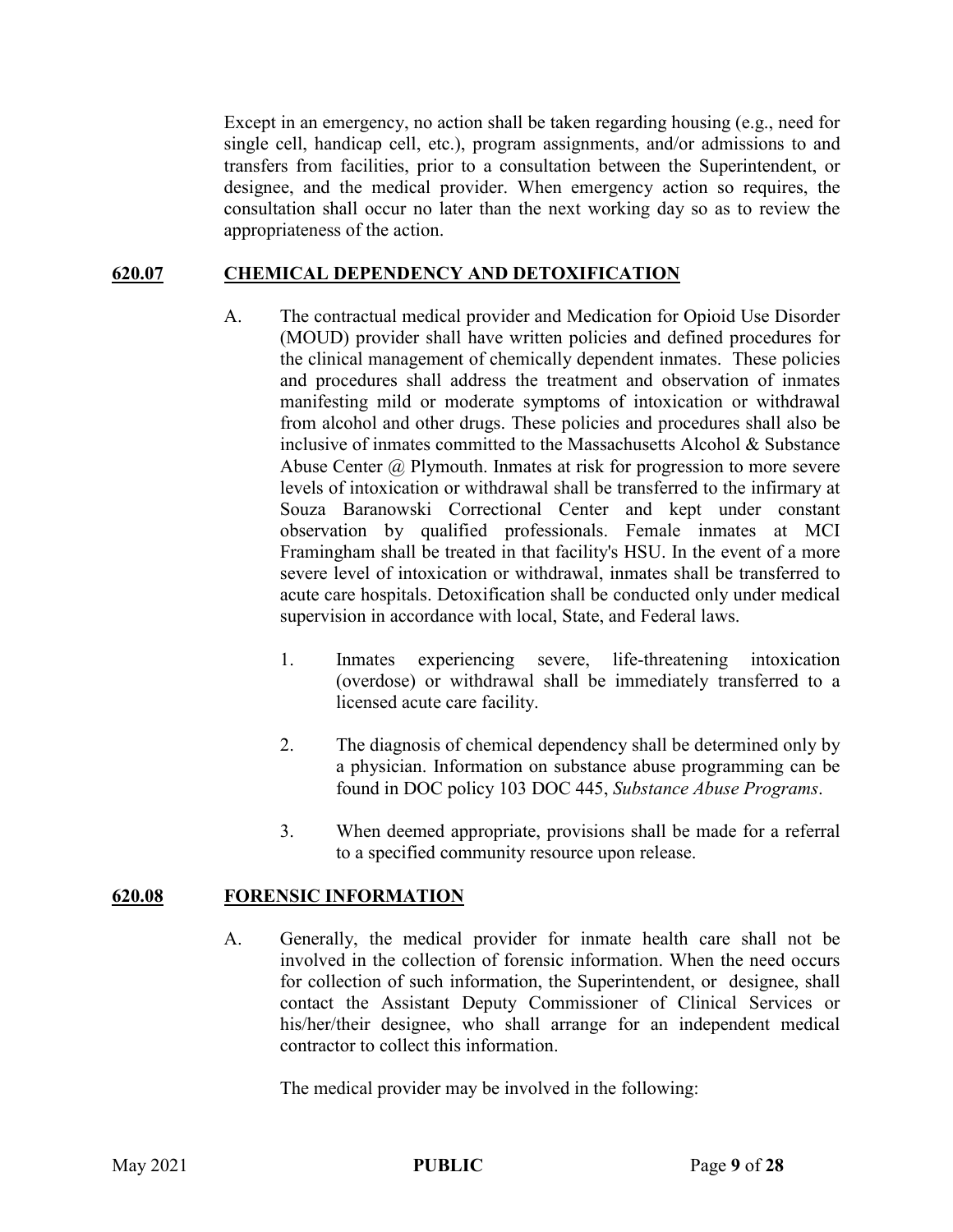- 1. Court-ordered laboratory testing or radiology procedures, with the consent of the inmate.
- 2. Each facility utilizing a urine surveillance program for substance abuse shall have written procedures outlining the method of sample collection and interpretation of test results, as required by 103 DOC 525, *Inmate Substance Abuse Testing, Sanctioning and Treatment Interventions*. Urine surveillance programs are not considered a medical service and are, therefore, the responsibility of the Superintendent or designee. Medical staff shall not be involved in this process.

### **620.09 THERAPEUTIC MEDICAL DIETS**

- A. Therapeutic medical diets shall be available to all inmates upon the written prescription provided by a contractual physician or dentist.
	- 1. The contractual medical provider shall develop written procedures regarding the provision of therapeutic medical and dental diets consistent with 103 CMR 761, *Access to Therapeutic Diets and Medical Care*.
		- a. Menus for therapeutic medical diets shall be developed by contractual dieticians. These menus should conform to the Department's cycle menu as closely as possible and be consistent with 103 CMR 761.07, §1 and with the American Dietetic Association.
		- b. Therapeutic diet menus shall be reviewed by the dieticians at a minimum of every six months, or whenever a substantial change is made in the Department cycle menu.
		- c. Orders for therapeutic diets, written by a contractual medical or dental provider, shall be transcribed in a timely manner by contractual medical staff, and submitted on an approved diet order form to the facility Food Services manager/supervisor (see Attachment C).
		- d. Information regarding diet shall be entered on the Medical Orders Screen of IMS. This action will automatically notify Food Services of the diet order.
		- e. Individual therapeutic medical diet orders shall be reviewed at least every 120 days by a contractual physician. Diet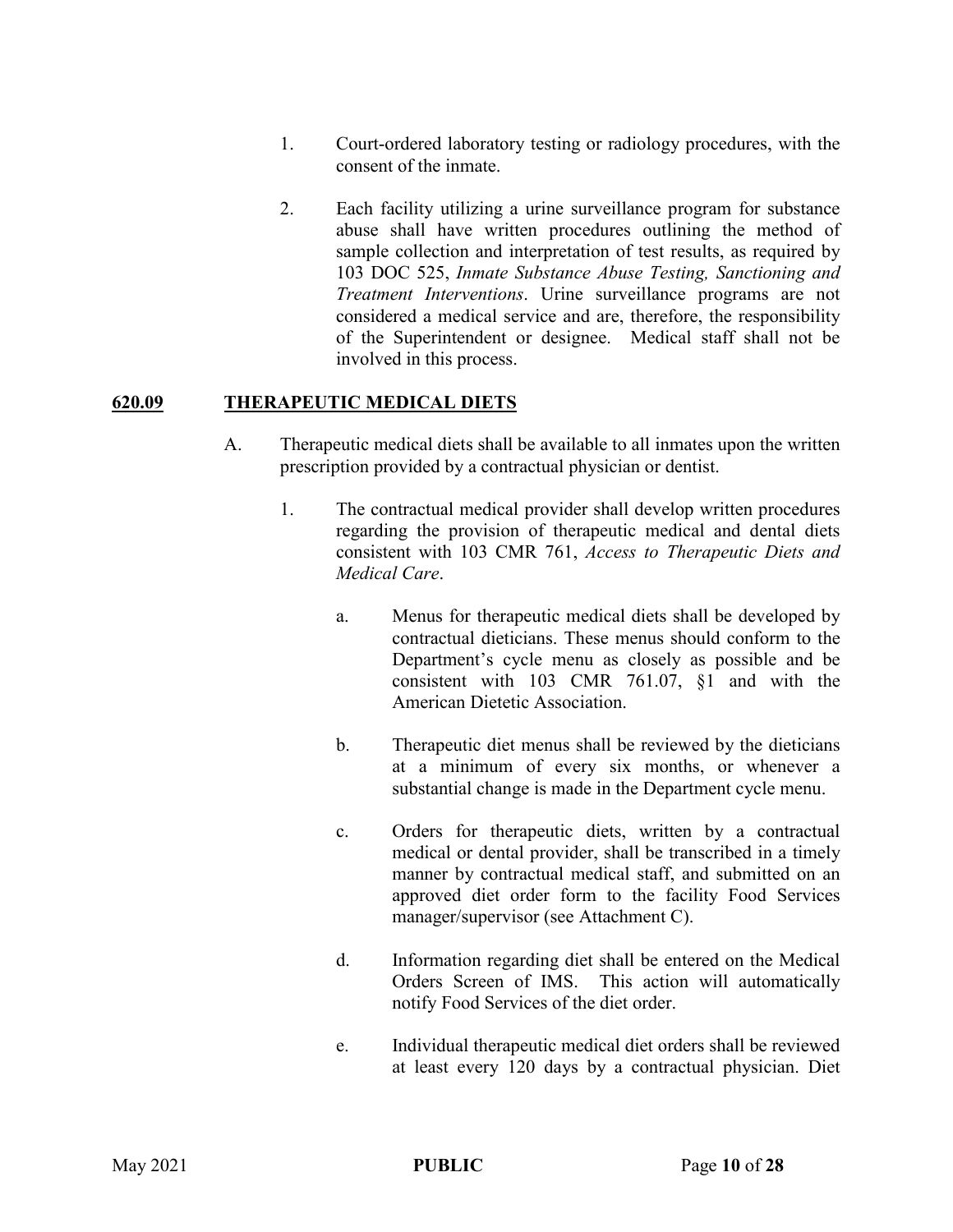orders shall not be altered or discontinued without a medical or dental provider's order.

- 2. Each Superintendent shall develop written procedures for the preparation and provision of therapeutic medical diets. These procedures shall be consistent with 103 CMR 761, *Access to Therapeutic Diets and Medical Diets*.
	- a. When preparing therapeutic diet meal orders, each facility's food service personnel shall follow the therapeutic diet menus developed by the contractual dietitian. Food service staff must weigh or measure food portions when required by the therapeutic diet menu.
- 3. Any changes or substitutions shall be in accordance with substitution guidelines approved by contractual dieticians and shall be documented in writing.
	- a. Therapeutic diet orders shall not be altered or discontinued without an order by the contractual medical or dental provider. A copy of each therapeutic diet menu order shall be retained by the facility for review by the dietitian at least every thirty (30) days.
	- b. Reasonable variances may be authorized by the Superintendent, or designee, when medically necessary to ensure access to, and compliance with, therapeutic diet orders. Variances may include, but not be limited to, receiving snacks as ordered by a contractual physician, and accommodations necessary to ensure diabetic inmates sufficient time to monitor blood sugar levels, receive insulin and receive meals in a timely manner.
- 4. Access to Therapeutic Diets
	- a. Each Superintendent shall develop written procedures to ensure that therapeutic diets are continued when an inmate is placed in restrictive housing, on awaiting action status, alternate feeding status, and/or during facility lockdowns, except when to do so is precluded because of an emergency situation. The institution shall provide written documentation in cases of emergencies that preclude the distribution of therapeutic diets.
	- b. Requests for medical attention, including therapeutic diets, shall be assessed and processed according to the American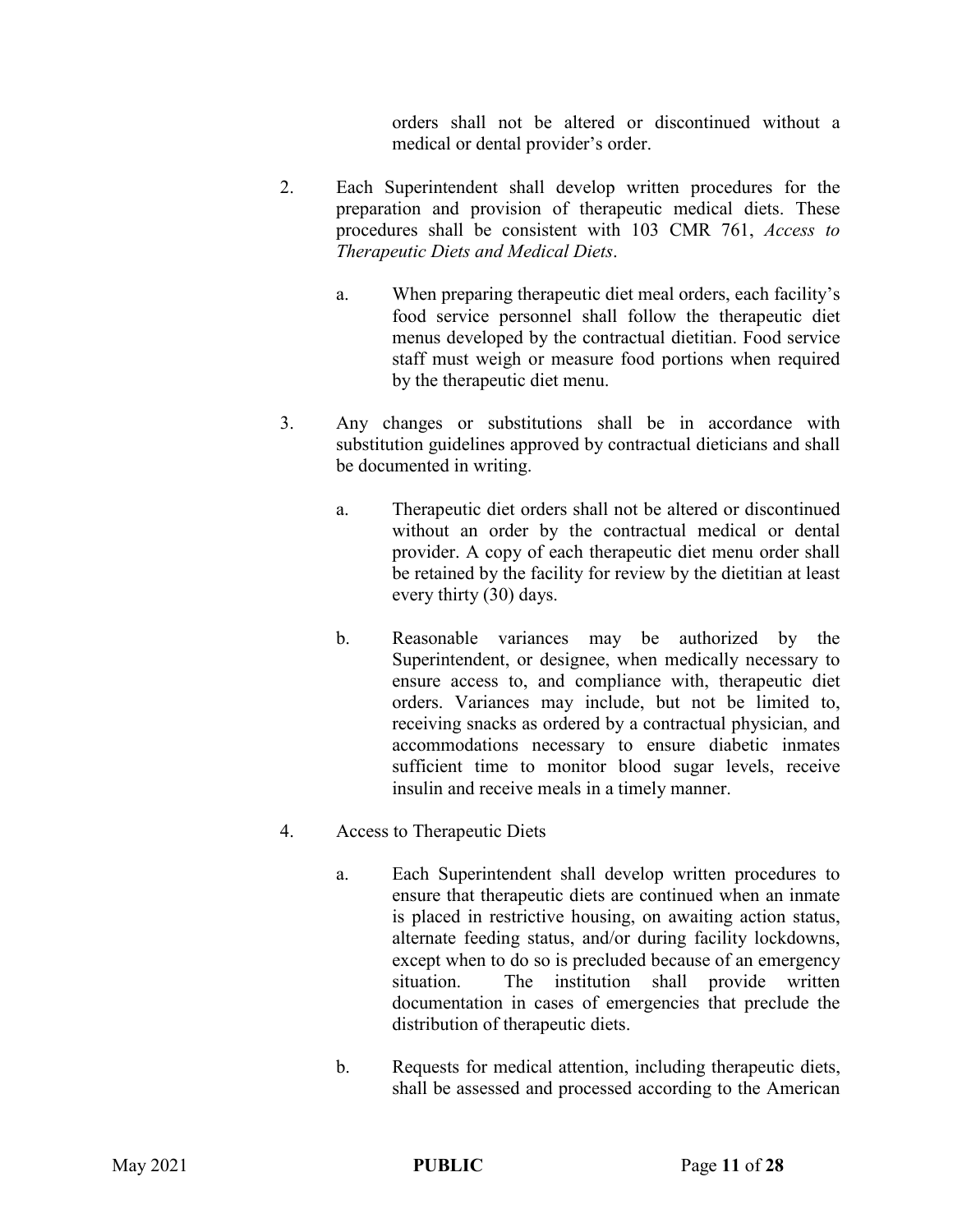Correctional Association and the National Commission on Correctional Health Care guidelines.

- c. Information regarding therapeutic diets shall be entered on the Medical Orders Screen of IMS. This action will automatically notify Food Services of the diet order.
- d. Upon receipt of an IMS notification regarding a medically ordered therapeutic diet, the facility food service manager/supervisor shall ensure that the diet ordered is provided in a timely manner, and is of comparable palatability to regular cycle menu meals.
- e. An inmate with a prescribed therapeutic diet order shall present his/her/their Department identification card to food service personnel in order to receive the meal ordered. At that time, the inmate shall sign a diet roster with his/her/their full name.
- 5. Compliance Procedures
	- a. The Food Service Manager is responsible for ensuring that Food Service staff members maintain daily records of inmate compliance with medically ordered therapeutic diets. A copy of all compliance records shall be given to the contracted dieticians once a month.
	- b. An inmate's non-compliance with therapeutic diet orders for seven (7) out of twenty-one (21) consecutive meals shall be reported to the HSA. The HSA shall arrange for the inmate to be counseled by a member of the medical staff within a reasonable time. Documentation of all counseling shall be written in the inmate's medical record.
	- c. If an inmate's non-compliance with therapeutic diet orders continues, the Food Service Manager must notify the HSA. The HSA shall refer the inmate to the dietitian for consultation and counseling within a reasonable time. Consultation and counseling shall be documented in the inmate's medical record.
	- d. Should an inmate continue to refuse to comply with therapeutic diet orders consistent with 103 CMR 761, *Access to Therapeutic Diets and Medical Diets*, after counseling with contractual medical staff and the dietitian, the Food Service Manager shall again notify the HSA. The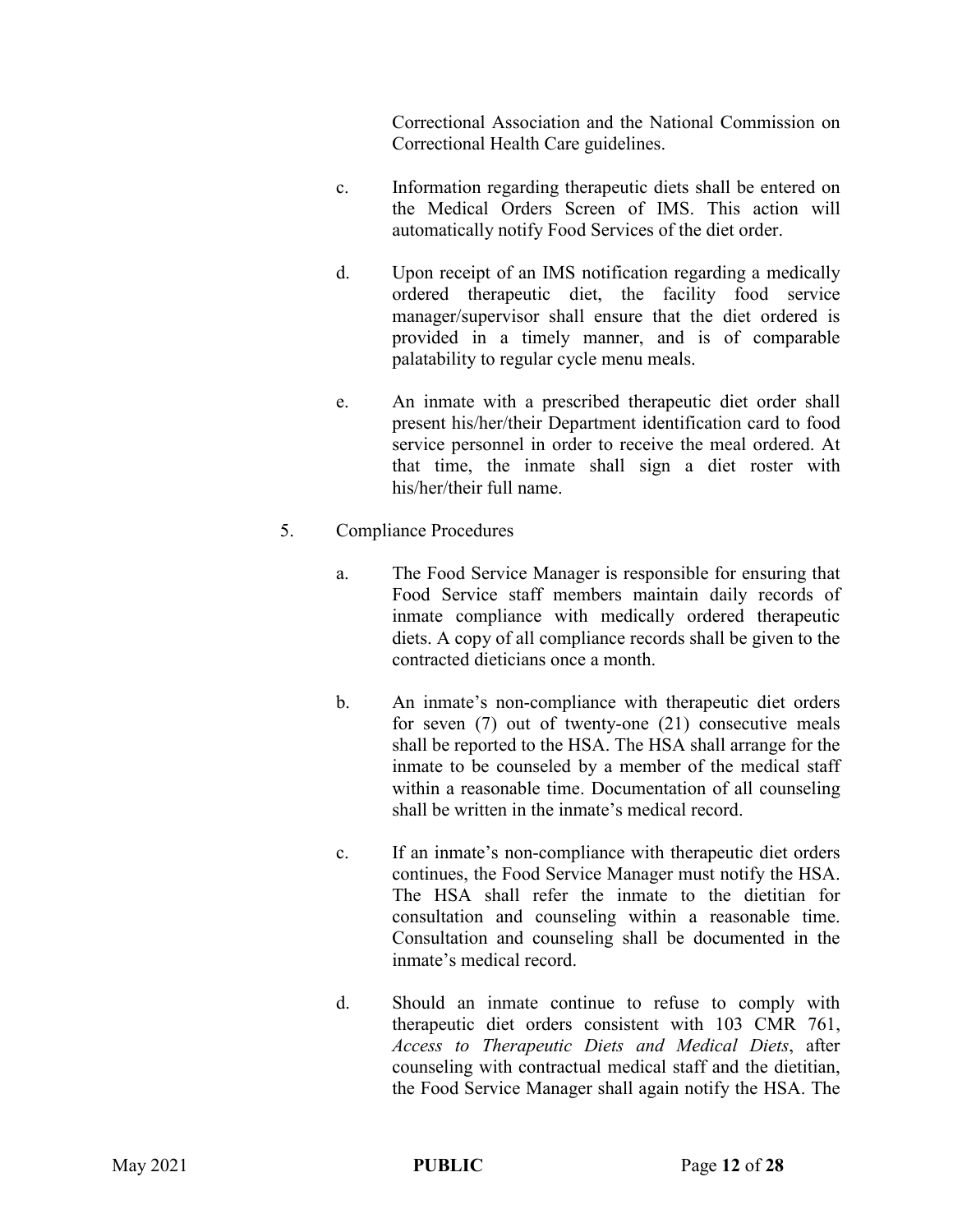HSA shall request that the inmate sign a release of responsibility form (see Attachment C) and shall have the form witnessed. If the inmate refuses to sign the release of responsibility form, two witnesses shall sign the form, one of whom is contractual medical staff.

- e. After refusing to comply with a therapeutic diet, an inmate may ask the HSA to arrange to have the therapeutic diet resumed. If it is determined that the therapeutic diet should resume, the procedure regarding access to therapeutic diets should be followed.
- f. Inmates shall not be subject to disciplinary proceedings solely for non-compliance with therapeutic diets.

Inmates who have therapeutic diet orders shall be subject to disciplinary proceedings for giving away, trading selling, or otherwise transferring any portion of their meals.

6. Intra system Transfer Procedures

Therapeutic diets should continue uninterrupted when an inmate is transferred to a different DOC facility, unless the receiving facility physician determines that the therapeutic diet is unnecessary after review of the inmate's medical record.

An Intra system Transfer Form (See Attachment C), which indicates the specific therapeutic diet and medications prescribed, shall be sent to the receiving facility HSU with the inmate's medical record. The HSA or designee is responsible for promptly notifying the food services manager/supervisor through the IMS that the transferred inmate has dietary requirements. The food services manager/supervisor shall, in turn, obtain the specific information from the IMS.

- 7. Procedures for Inmate Complaints Regarding Access to Therapeutic Diets
	- a. Each Superintendent shall develop written informal and formal procedures for resolving inmate complaints regarding the provision of therapeutic diets and access to medical care. These procedures shall conform to the requirements of 103 CMR 761, *Access to Therapeutic Diets and Medical Care*, governing processing of inmate complaints.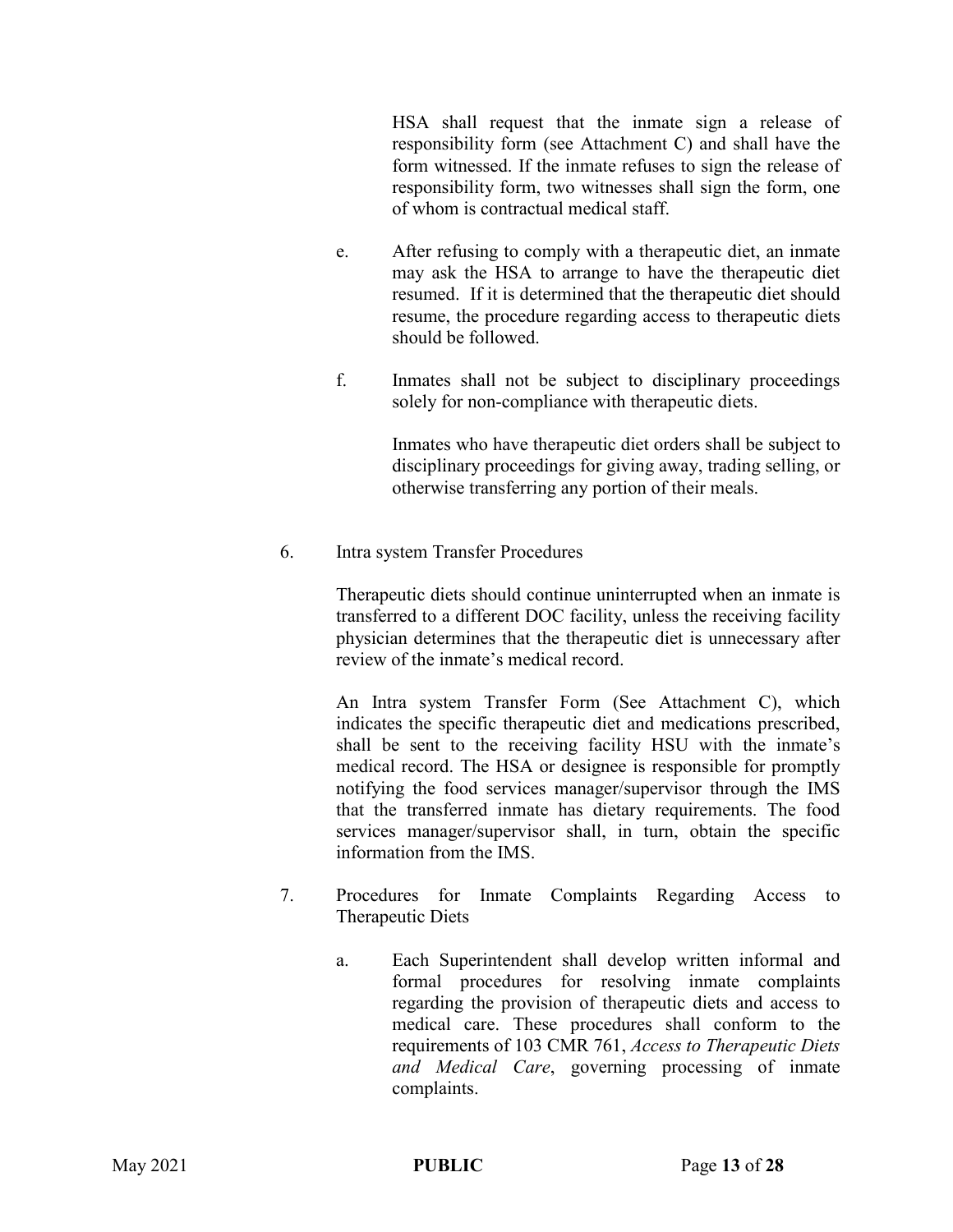b. If a formal complaint is referred to the Assistant Deputy Commissioner of Clinical Services, appropriate action shall be taken, up to and including referral of the complaint to the Department's Senior Medical Consultant, as determined by the Assistant Deputy Commissioner of Clinical Services.

### **620.10 FOOD MONITORING PROCEDURES**

- A. Each Superintendent shall establish written procedures to be followed in the event of an inmate's refusal to eat. If correctional staff observes that an inmate is on a hunger strike, or otherwise is refusing to eat or drink, he/she/they shall notify the HSA or designee. Department staff shall observe and report to the HSA or designee if the inmate has any commissary food items and any private food supplies in his/her/their cell.
- B. When an inmate refuses to either eat or drink for more than 24 hours, the following guidelines shall be followed:
	- 1. The inmate shall be evaluated in the HSU by contractual medical staff. This evaluation shall include:
		- a. vital signs (temperature, pulse, respirations and blood pressure);
		- b. weight;
		- c. mental health review, which shall be conducted by appropriate mental health staff. Daily mental health evaluations shall be conducted for the duration of the refusal to eat or drink. These evaluations should be documented in the mental health section of the inmate's medical record.
	- 2. A standardized vital sign/food monitoring form shall be developed by the contractual medical provider and approved by the Assistant Deputy Commissioner of Clinical Services. Correctional staff shall monitor any food or liquid intake by the inmate during the refusal period and report their findings to the medical staff, who shall record the information on the monitoring form. Meals shall be presented three times daily and an adequate supply of water shall be made available.
	- 3. The inmate shall be offered vital sign monitoring by a member of the contractual medical staff on a daily basis (or more often if indicated). Vital signs, or the inmate's refusal to cooperate with the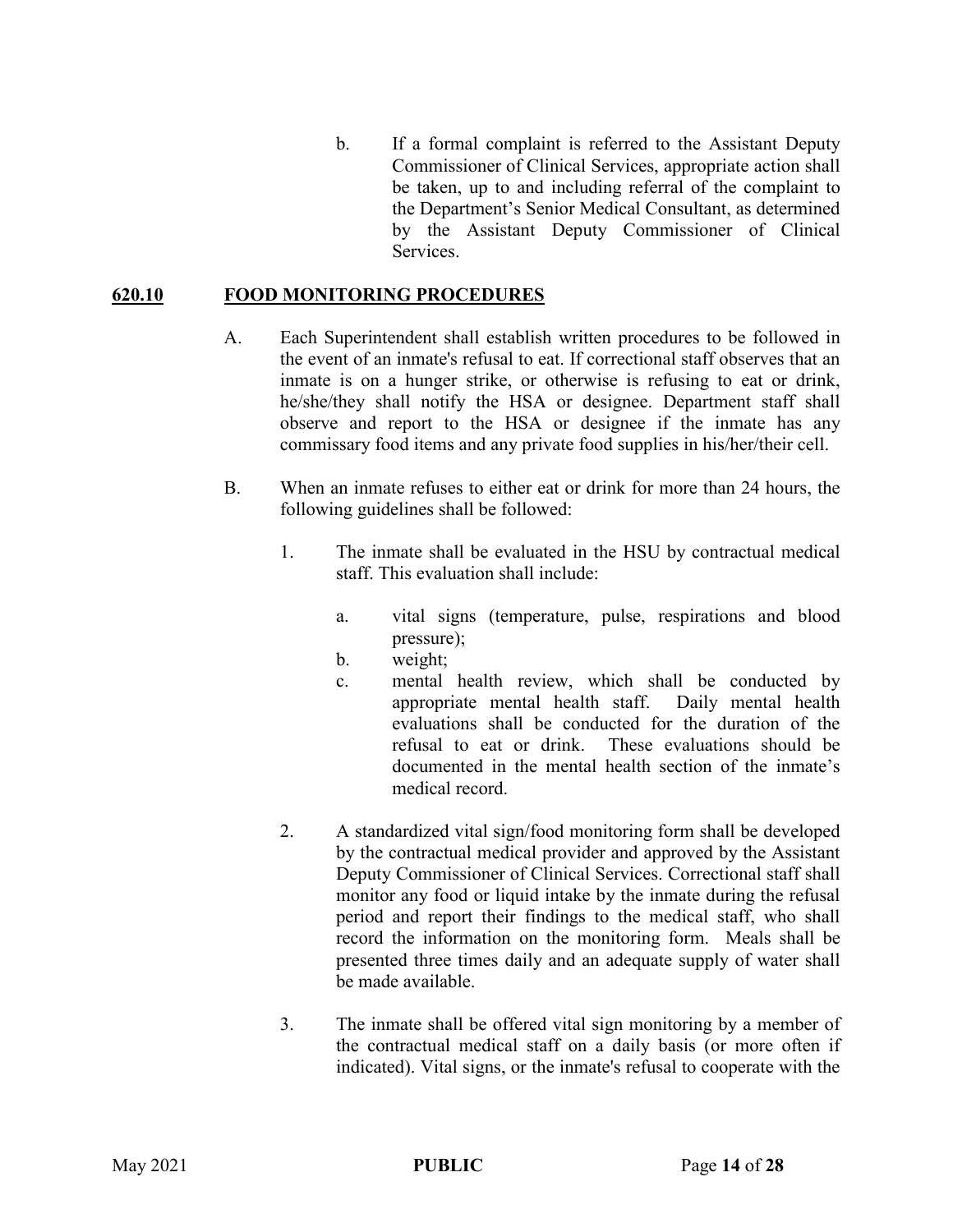taking of his/her/their vital signs, shall be documented in the medical record by the contractual medical staff and witnessed.

- 4. The inmate's medical record shall be reviewed by the attending medical provider to determine any changes in prescribed medication and to assess the need for moving the inmate from his/her/their current housing assignment to the HSU for closer observation.
- 5. The inmate shall be evaluated by medical staff as medically indicated. After five days of monitoring, he/she/they must be evaluated by a provider.
- 6. The Assistant Deputy Commissioner of Clinical Services, or designee, and the Superintendent, or designee, and the Duty Station must be notified of all incidents of an inmate's refusal to eat and/or drink for periods exceeding 24 hours.
- 7. At facilities which do not maintain an HSU, the Superintendent, or designee, shall contact the contractual HSA assigned to their facility to determine whether transfer to another Department facility is warranted.
- 8. The Assistant Deputy Commissioner of Clinical Services, or designee, and the Superintendent, or designee, must be notified when an inmate resumes eating and/or drinking. Notification shall be made via the Department Duty Station.

# **620.11 FOOD SERVICE WORKERS**

- A. All employees and inmates who are involved in the preparation of food shall be subject to the same laws and/or regulations as food service workers in the community where each facility is located. In addition, each Superintendent or designee shall ensure that all facilities adhere to 103 DOC 750, *Hygiene Standards*, and DPH 105 CMR 451.169 *Minimum Health and Sanitation Standards and Inspection Procedures for Correctional* Facilities and 590.08-.11, *Minimum Health and Sanitation Standards for Food Establishments*, which apply to food services personnel (see Attachment A). All health and sanitation codes are to be strictly followed to ensure the health and welfare of employees, volunteers, contractual staff, and inmates. Instructions to employees and inmates in order to educate them to these standards shall be conducted by the food services manager/supervisor.
	- 1. Pre-employment/Annual Medical Screening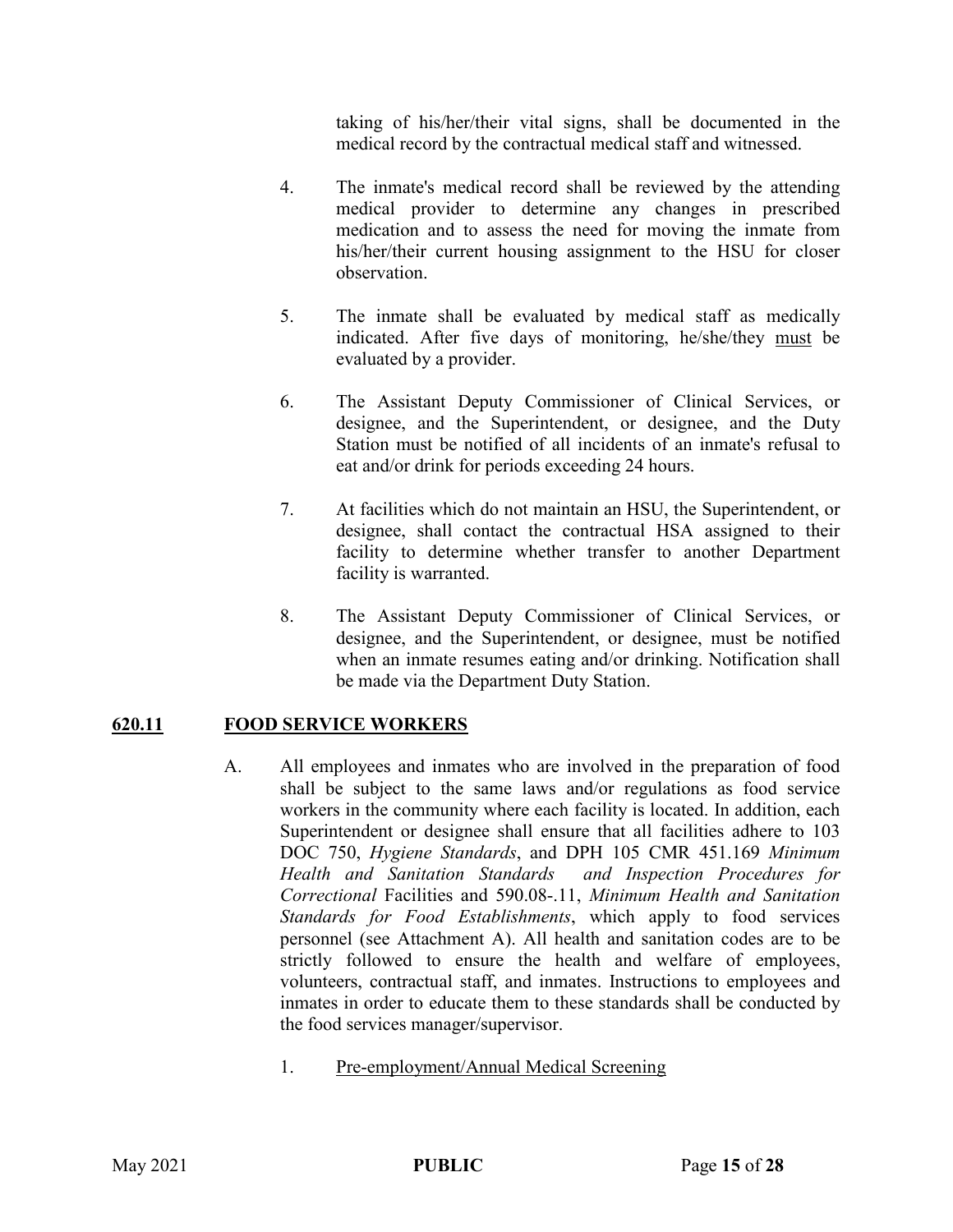Each Superintendent, or designee, shall ensure that all new food services employees and inmate food handlers are medically cleared by contractual medical staff prior to employment and then on an annual basis. A form shall be developed by the contractual medical provider and approved by the Assistant Deputy Commissioner of Clinical Services to report the medical status of all food handlers. This form shall be kept in the inmate medical records or employee files and a copy sent to the food services manager. Facilities which do not maintain an HSU shall refer these individuals to a nearby DOC HSU for a medical screening. Medical staff shall receive an IMS notification when inmates require medical clearance. Medical staff shall note medical clearance on the IMS screen, "Review and Assign Inmate Screen". No individual shall be allowed to provide food handling services and no inmate cadre workers shall be transferred for food handling duties without obtaining medical clearance in advance.

- a. The medical screening for both inmates and employees shall be performed by the contractual medical staff and shall consist of a medical history along with screening for Tuberculosis.
- b. If the results of medical screening are negative, the contractual medical staff performing the screen shall forward a report to the Superintendent or designee of the facility where the individual is assigned to work. The HSA shall provide the Superintendent or designee with a report stating that the individual has been medically cleared for work and, in the case of an inmate, shall retain a copy in the inmate's medical record.
- c. If any results of the medical screening are problematic, the following procedure shall be followed:
	- i. Inmate Workers: the HSU staff shall perform further diagnostic and/or treatment services as determined to be medically appropriate by the medical provider. No inmate shall begin work in the food services area until he/she/they are medically cleared.
	- ii. DOC and Contracted Employees: DOC and contracted employees ("employees") shall be referred to their personal health care provider for further testing and/or treatment. The contractual medical staff at the HSU that performed the initial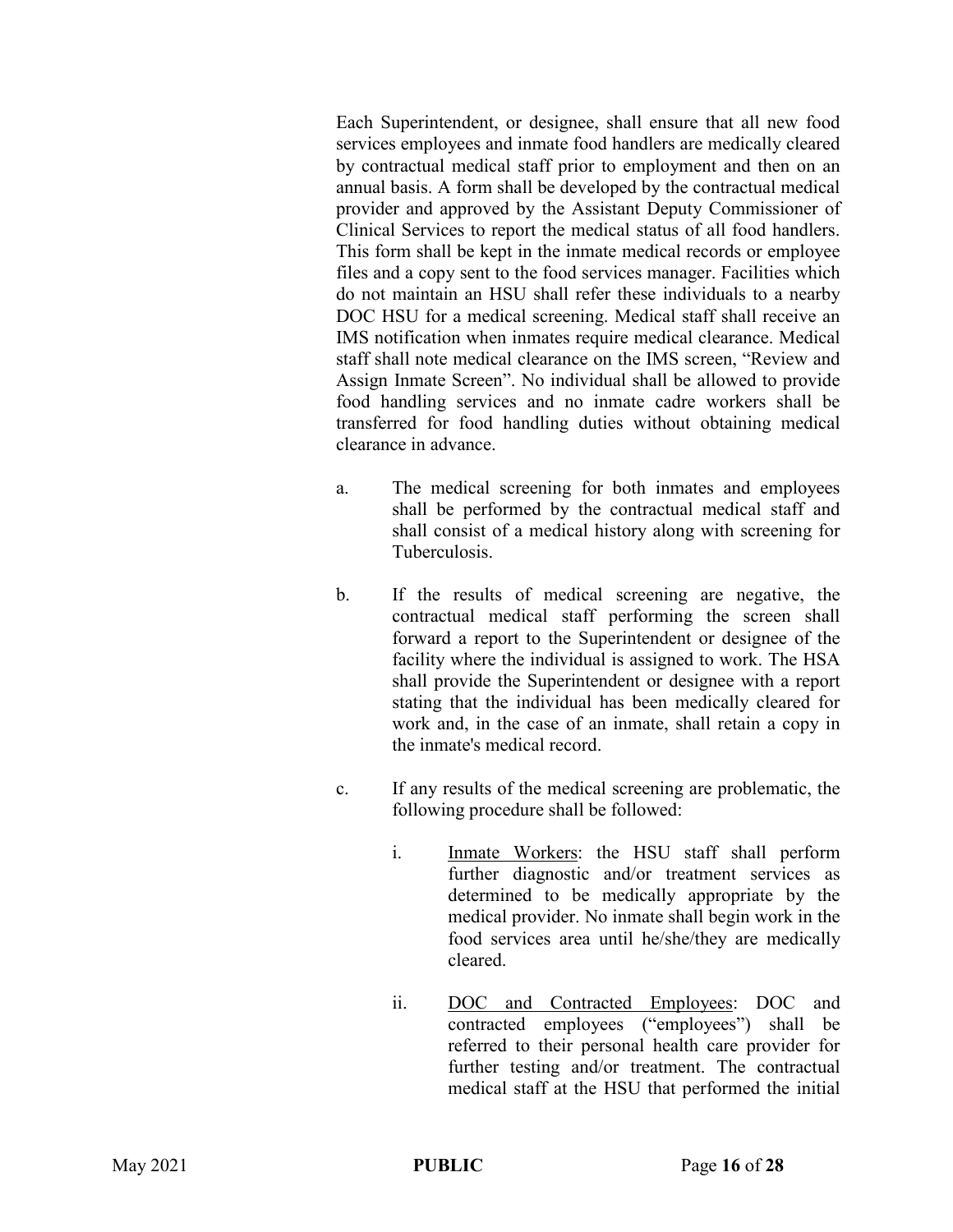screening shall provide the employee with any appropriate medical information. Following successful testing and/or treatment, the employee shall be required to release to the Superintendent documentation that he/she/they has been cleared to return to work as a food handler. Such documentation must be signed by a medical provider.

d. Following employment, all food handlers shall be required to have a medical screening on an annual basis, following the procedures listed above. It shall be the responsibility of the Superintendent to maintain the appropriate personnel records to ensure that all food handlers receive an annual screening.

### 2. Health Monitoring of Food Services Personnel

- a. Each Superintendent, or designee, shall be responsible for monitoring the health and cleanliness of all food handlers on a daily basis. Individuals who present the following symptoms shall be prevented from working in a food handling capacity until medically cleared by the contractual medical staff of the HSU:
	- i. active acne;
	- ii. diarrhea;
	- iii. productive cough, wheezing, or acute respiratory infection;
	- iv. infected sores, boils (individuals wearing bandages on their hands shall be required to wear gloves while handling food);
	- v. any communicable disease that can be transmitted through the process of food handling.
- b. Inmate workers presenting the above symptoms shall be referred to the appropriate HSU for diagnosis and/or treatment. The HSU staff must forward a medical clearance report to the Superintendent, or designee, before the inmate is allowed to return to work.
- c. Department employees presenting the above symptoms shall be referred to the appropriate HSU for diagnosis. When additional treatment is required, the employee shall be referred to his/her/their personal health care provider along with any appropriate medical information. The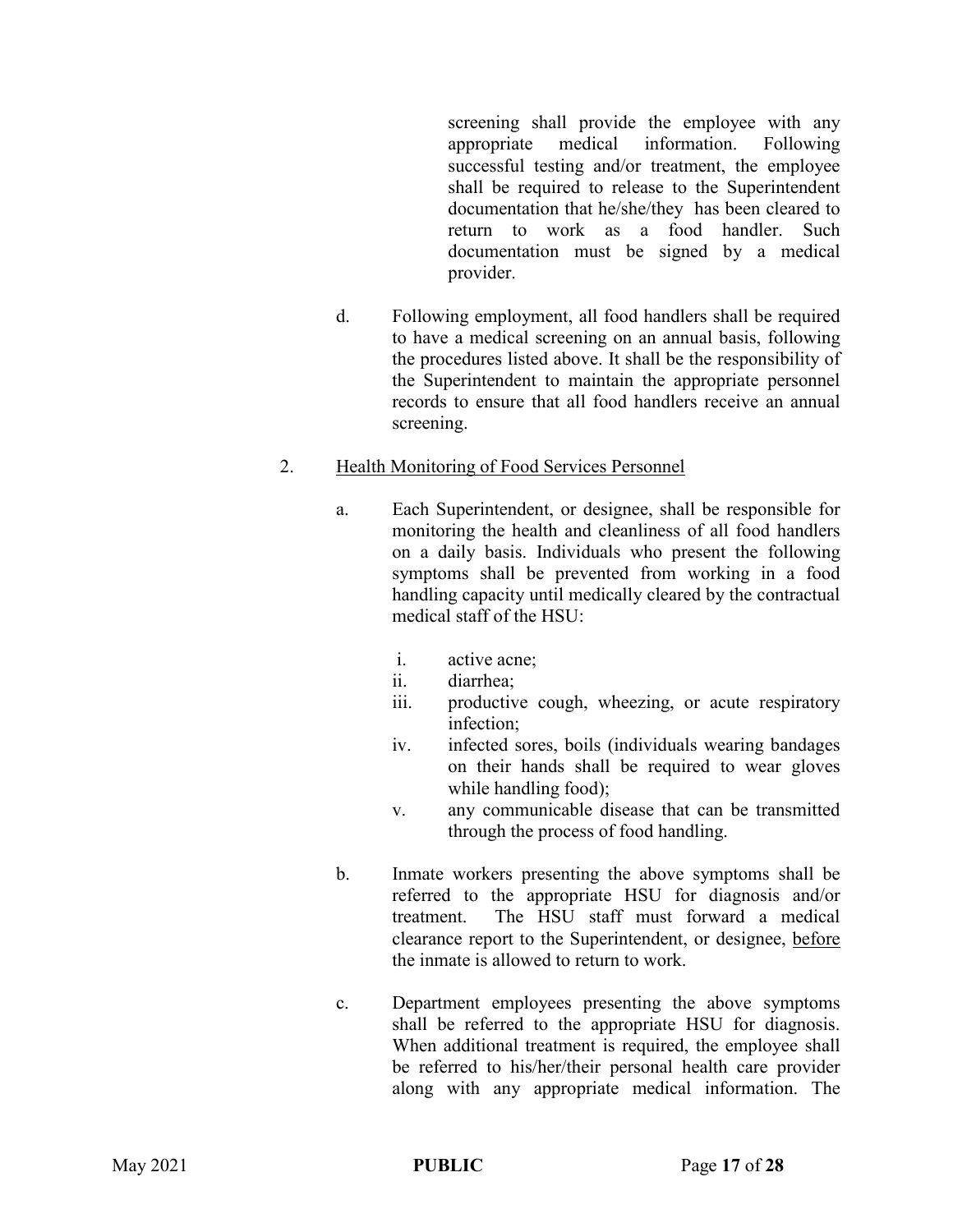employee shall provide the Superintendent, or designee, with a medical clearance report upon receipt of evidence that the medical condition has been resolved. Said report shall be signed by a medical provider.

d. Each Superintendent, or designee, shall ensure the adequate documentation of the occurrence of all such health issues and their resolution.

### **620.12 REASONABLE VARIANCES**

- A. All reasonable variances from institutional rules or practice must be authorized to accommodate the medical needs of inmates. All reasonable variances from institutional rules or practice are specific to the facility which generated said variance, and shall be reviewed by other facilities upon an inmate's transfer, as long as the variance is determined to still be medically necessary by a qualified medical provider. Each Superintendent, in conjunction with his/her/their HSA, shall develop procedures to:
	- 1. Allow authorized inmates access to the HSU/staff for the purpose of checking blood levels and to receive insulin prior to meals if needed. Procedures should address the need for inmates to eat promptly after receiving an insulin injection.
	- 2. Allow authorized inmates to retain a reasonable amount of snacks and/or sugar in their cells.
	- 3. Offer unsweetened, low fat snacks for purchase in the inmate canteen.
	- 4. Require the annual review of, and compliance with, special medical orders written by physicians, e.g., bottom bunk placement, blankets, sneakers, temporary restraint restrictions. In the event that a Superintendent has operational or security concerns, he/she/they may contact the Assistant Deputy Commissioner of Clinical Services who shall arrange for a review of the special need by the Medical Director.
	- 5. Also see 103 DOC 620.08, §2.c. of this policy regarding variances pertaining to therapeutic diets.

#### **620.13 HEALTH CARE PROXY GUIDELINES**

A. M.G.L. c. 201D states that every competent adult has the option of appointing a health care agent who is responsible for making health care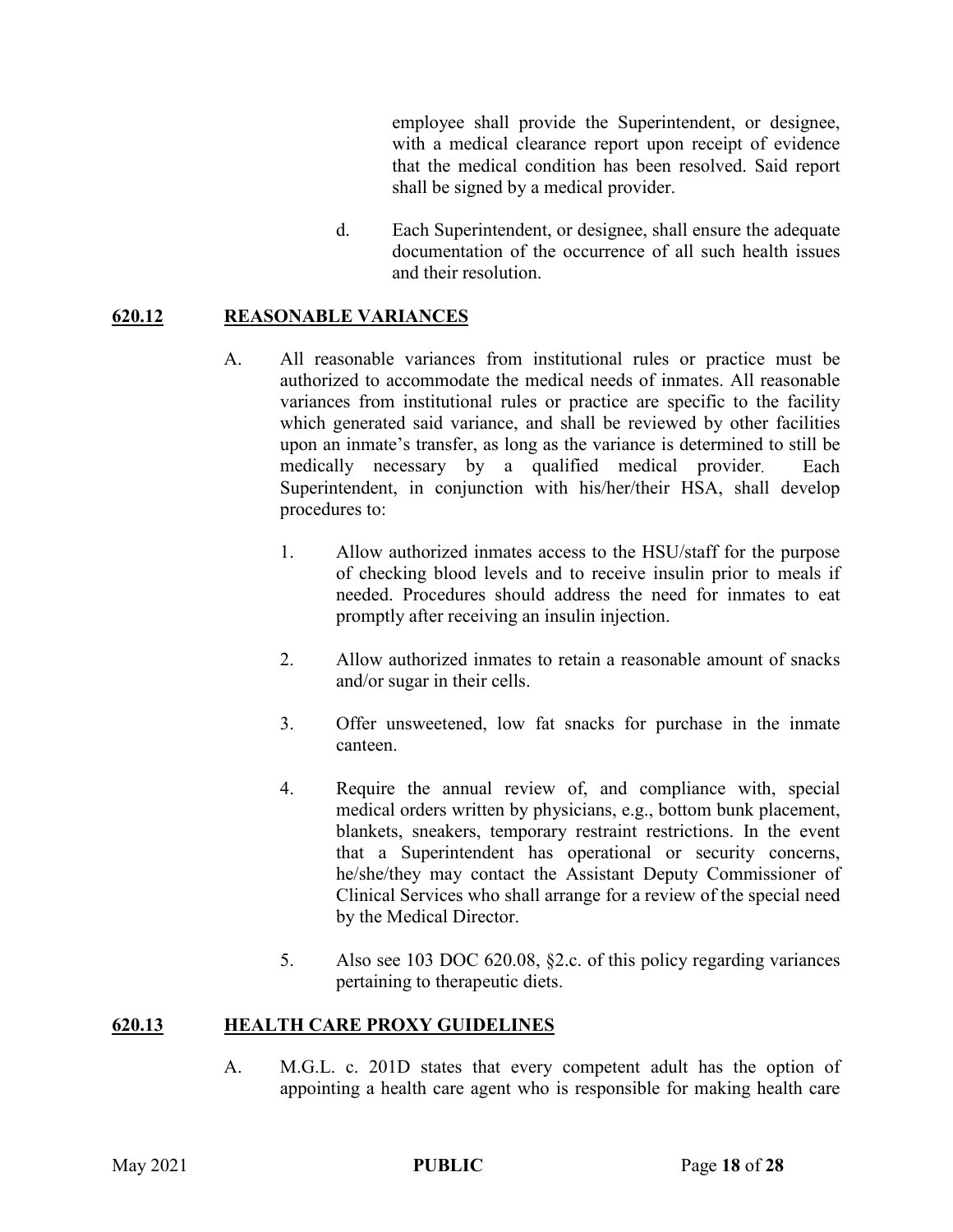decisions on his/her/their behalf, in the event that he/she/they are unable to make or communicate those decisions to the health care provider. The person chosen is referred to as a health care agent.

These guidelines do not mandate that all inmates must have health care proxies, nor is this a substitute for a "do not resuscitate" (DNR) order. See 103 DOC 621, *Do Not Resuscitate (DNR) Orders*. Inmates are to be informed that their health care shall not be interrupted should they choose not to complete a health care proxy.

Each Superintendent, in conjunction with the contractual medical provider, shall designate a person (designated trainer) to explain and inform inmates of the Health Care Proxy process. The designated trainer does not have to be a health care provider. The designated trainer shall be trained as to the duties and legal obligations with respect to the Proxy law.

1. Upon admission to a receiving facility, every inmate shall be informed by the designated trainer of the option to complete a health care proxy. If the inmate decides to complete a health care proxy, copies shall be made and distributed by the designated trainer to the inmate, and the health care agent. Copies shall also be placed in the medical record. The medical vendor shall provide a monthly report to HSD for all health care proxies initiated which includes the inmate's name, commitment number, date of birth, facility, date initiated and/or date rescinded if applicable. Only competent persons, 18 years of age or older, are qualified to execute a health care proxy. The form now utilized by the Department of Public Health (DPH) at the Lemuel Shattuck Hospital (LSH) shall be the standard form for all such requests and shall be available in English and Spanish (See Attachment B).

Individuals identified as the Health Care Agent shall be documented on the IMS "Inmate's Family Information" screen via the medical authorization field.

2. Inmate/patients should be encouraged to designate an alternate health care agent. Such an alternate health care agent may serve when the designated health care agent is not available, willing or competent to serve, and the designated health care agent is not expected to become available, willing or competent to make a timely decision given the inmate/patient's medical circumstances; or the health care agent is disqualified from acting on the inmate/patient's behalf. Individuals identified as alternate health care agents shall also be documented on the IMS Inmate's Family Information screen via the medical authorization field, and a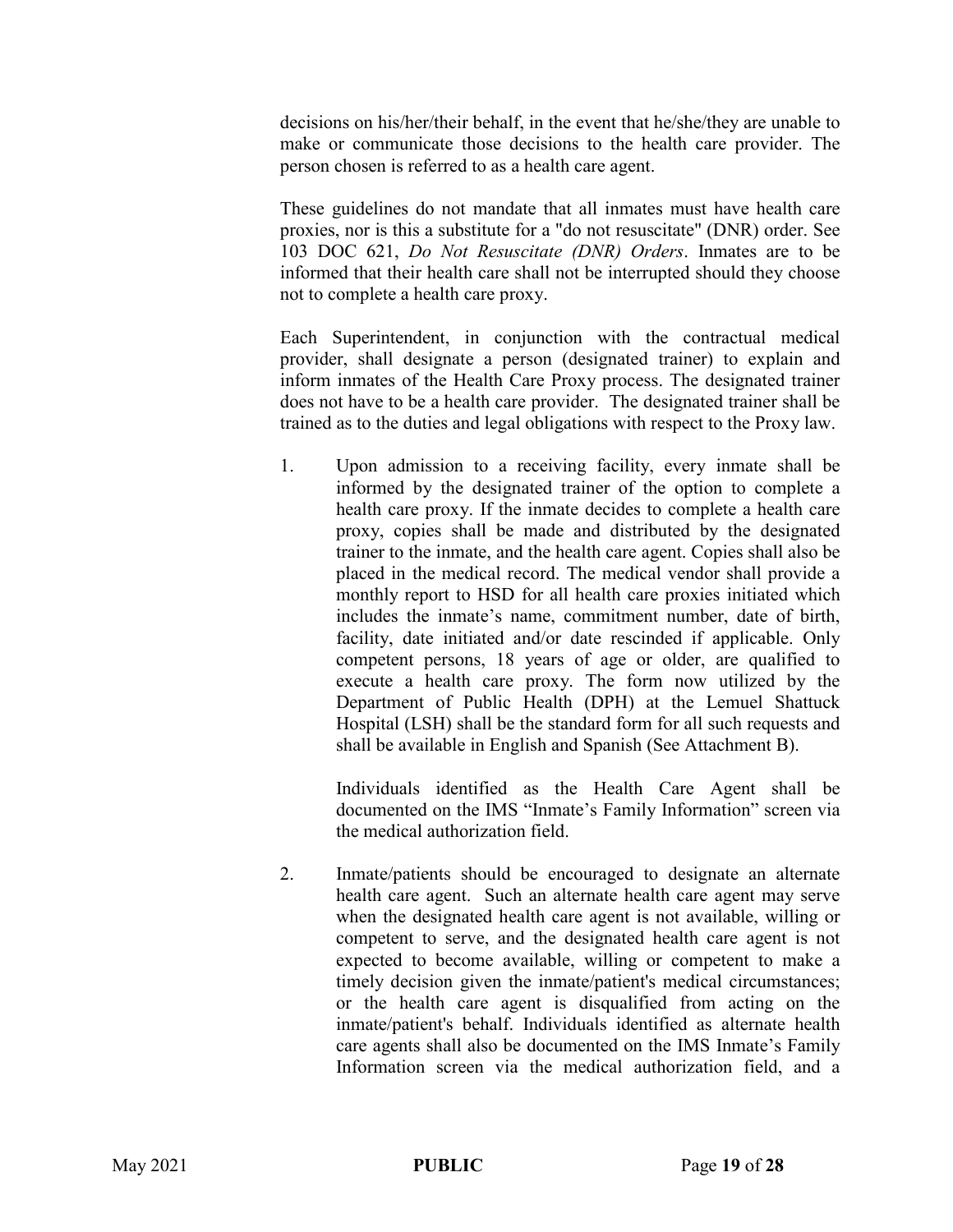notation made in the comments field that the individual is an alternate.

- 3. Upon admission to any of the Department infirmaries, the medical record shall be reviewed for the presence of a health care proxy form by the interviewing health care provider. If there is no form, the interviewing health care provider shall inquire as to whether the inmate/patient has completed the health care proxy. The interviewer, and/or designated trainer, shall also inform the inmate/patient of the health care proxy process, if necessary. The inmate/patient shall be provided the opportunity to complete a health care proxy if he/she/they desires. If the inmate/ patient requests a proxy, the above mentioned process is to be followed, i.e., notify the designated trainer and refer inmate to the trainer.
- 4. The medical provider shall have protocols or procedures in place for health care proxies in accordance with the requirements of M.G.L. c. 201D. The medical provider shall inform outside hospitals of the inmate's/patient's proxy status upon transport to a clinic or admission to the outside hospital.
- 5. The Superintendent, or his/her/their designee, in conjunction with the HSA, shall establish procedures to contact health care agents in the event that the inmate is declared incompetent by the attending physician.
- 6. The inmate/patient must be informed that, if he/she/they wants to write limitations on treatment, he/she/they may do so on the health care proxy form. These comments may help guide health care agents and health care providers in the event that the inmate/patient is ever rendered incompetent to make medical treatment decisions.
- 7. Inmates should be encouraged to discuss their health care wishes in advance with the health care agents and, if possible, to have the health care agent sign the back of the form.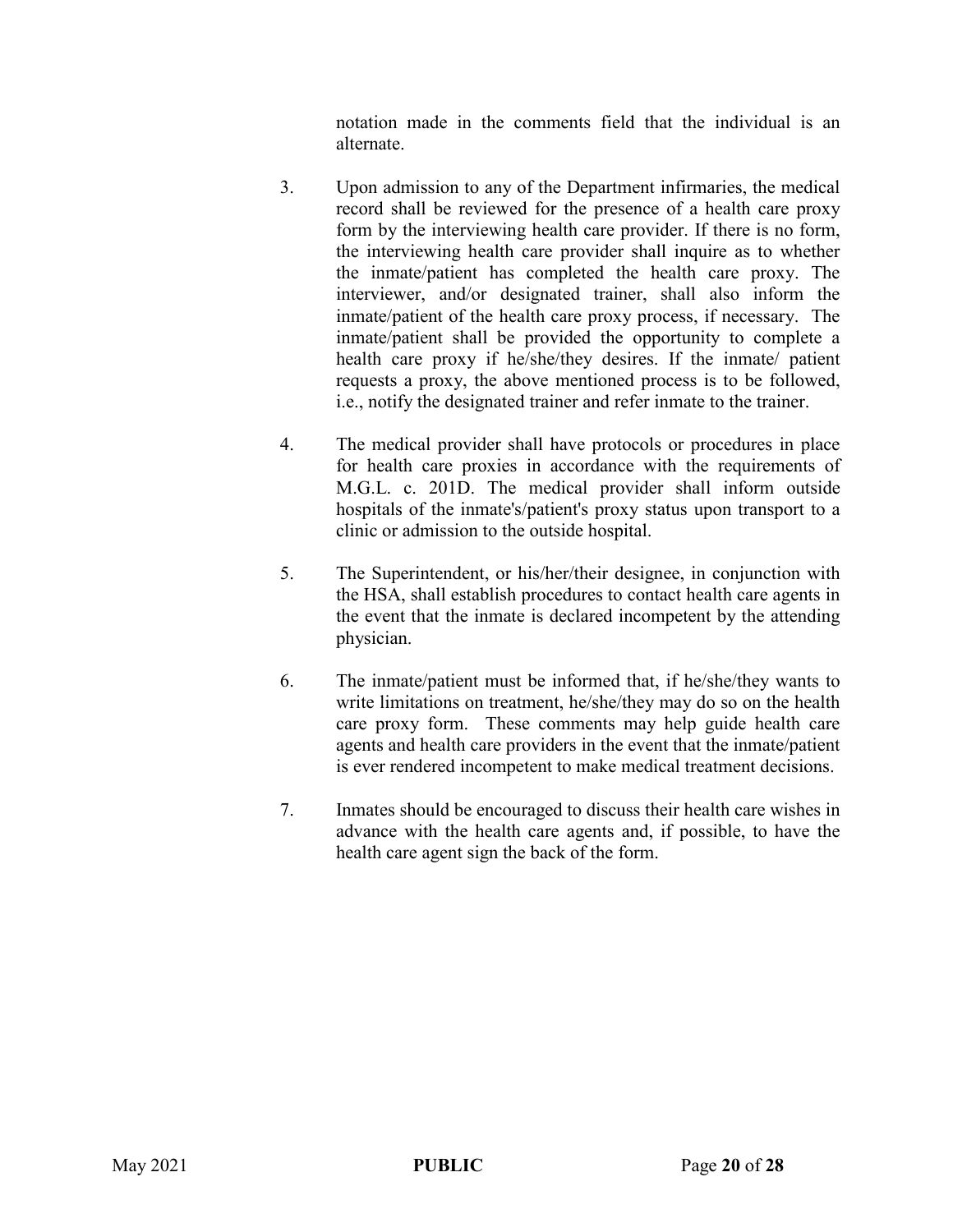Attachment A

## DEPARTMENT OF PUBLIC HEALTH 105 CMR 451.169 AND 105 CMR 590.00

### STATE SANITARY CODE CHAPTER X MINIMUM SANITATION STANDARDS FOR FOOD ESTABLISHMENTS

These regulations apply to every correctional facility operated by the Department of Correction under the authority of Massachusetts General Laws.

#### 451.169 Report of Communicable Disease Hazard to Department

The Superintendent or administrator, when he knows or has reason to believe that any employee or inmate has contracted any disease in a communicable form transmissible through food or water or has become a carrier of such disease, shall immediately notify the Department.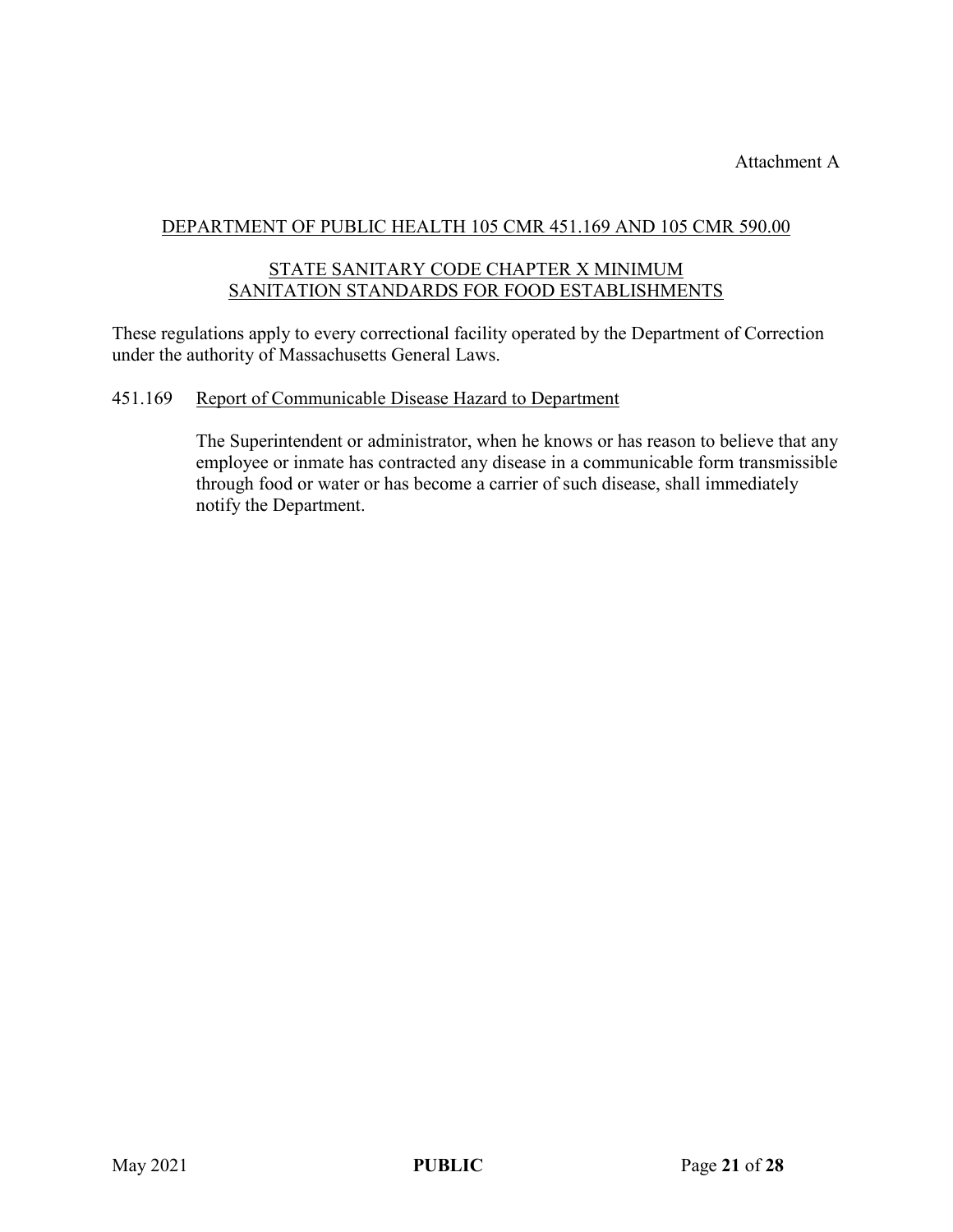#### **MASSACHUSETTS HEALTH CARE PROXY Information, Instructions and Form**

#### **What does the Health Care Proxy Law allow?**

The **Health Care Proxy** is a simple legal document that allows you to name someone you know and trust to make health care decisions for you if, for any reason, and at any time, you become unable to make or communicate those decisions. It is an important document, however, because it concerns not only the choices you make about your health care, but also the relationships you have with your physician, family, and others who may be involved with your care. Read this and follow the instructions to ensure that your wishes are honored.

Under the Health Care Proxy Law (Massachusetts General Laws, Chapter 201D), any competent adult 18 years of age or over may use this form to appoint a Health Care Agent. You (known as the "Principal") can appoint any adult EXCEPT the administrator, operator, or employee of a health care facility such as a hospital or nursing home where you are a patient or resident UNLESS that person is also related to you by blood, marriage, or adoption.

#### **What can my Agent do?**

Your Agent shall make decisions about your health care only when you are, for some reason, unable to do that yourself. This means that your Agent can act for you if you are temporarily unconscious, in a coma, or have some other condition in which you cannot make or communicate health care decisions. Your Agent cannot act for you until your doctor determines, in writing, that you lack the ability to make health care decisions. Your doctor shall tell you of this if there is any sign that you would understand it.

Acting with authority, your Agent can make any health care decision that you could, if you were able. If you give your Agent full authority to act for you, he or she can consent to or refuse any medical treatment, including treatment that could keep you alive.

Your agent shall make decision for you only after talking with your doctor or health care provider, and after fully considering all the options regarding diagnosis, prognosis, and treatment of your illness or condition. Your Agent has the legal right to get any information, including confidential medical information, necessary to make informed decisions for you.

Your Agent shall make health care decisions for you according to your wishes or according to his/her/their assessment of your wishes, including your religious or moral beliefs. You may wish to talk first with your doctor, religious advisor, or other people before giving instructions to your Agent. It is very important that you talk with your Agent so that he or she knows what is important to you. If your Agent does not know what your wishes would be in a particular situation, your Agent shall decide based on what he or she thinks would be in your best interests. After your doctor has determined that you lack the ability to make health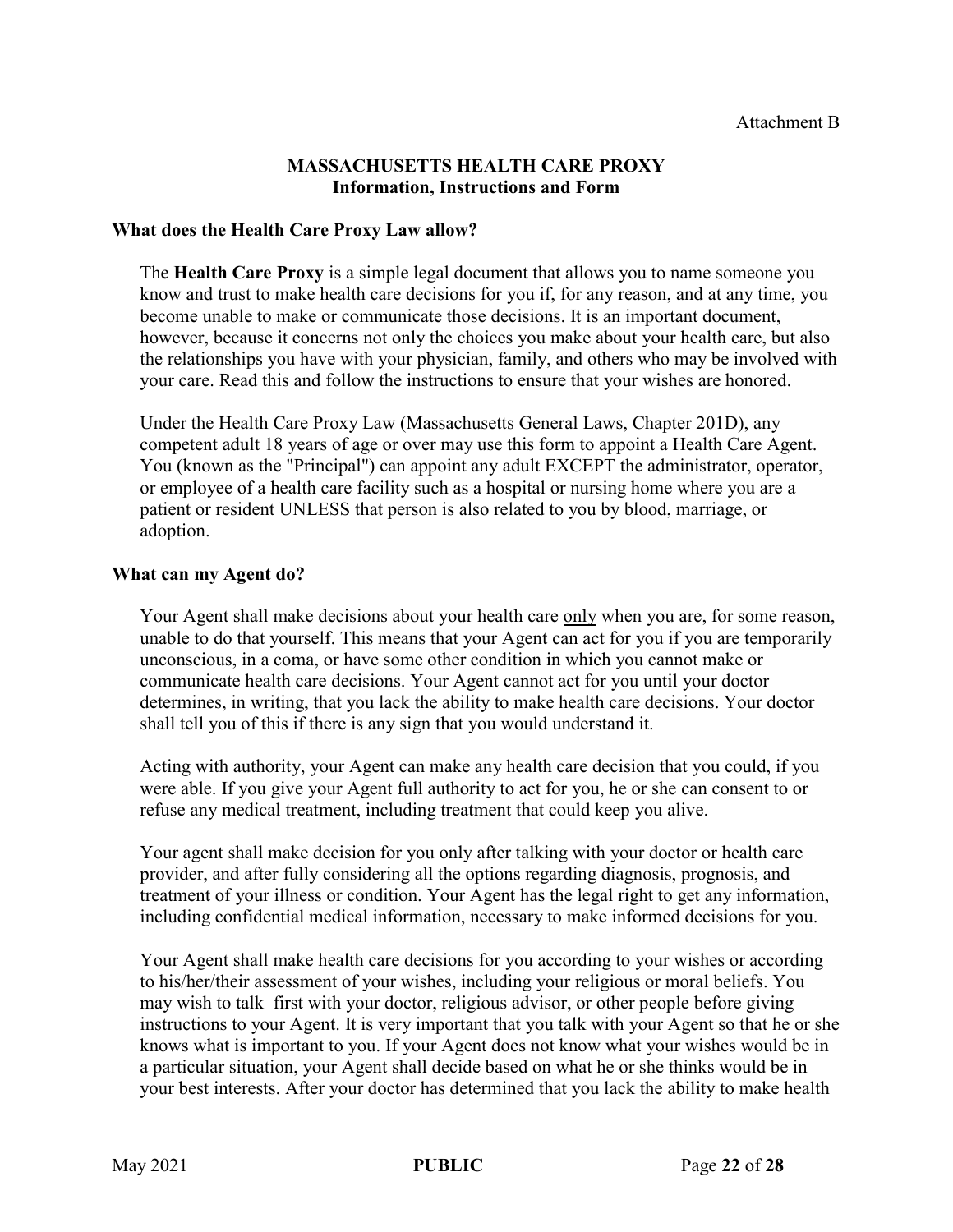care decisions, if you still object to any decision made by your Agent, your own decisions shall be honored unless a Court determines that you lack capacity to make health care decisions.

Your Agent's decisions shall have the same authority as yours would, if you were able, and shall be honored over those of any other person, except for any limitation you yourself made, or except for a Court Order specifically overriding the Proxy.

### **How do I fill out the form?**

1. At the top of the form, print your full name and address. Print the name, address, and phone number of the person you choose as your Health Care Agent.

(**Optional:** If you think your Agent might not be available at any future time, you may name a second person as an Alternate. Your Alternate shall be called if your Agent is unwilling or unable to serve.)

- 2. Setting limits on your Agent's authority might make it difficult for your Agent to act for you in an unexpected situation. If you want your Agent to have full authority to act for you, leave the limitations space blank. However, if you want to limit the kinds of decisions you would want your Agent or Alternate to make for you, include them in the blank.
- 3. **Before** you sign, be sure you have two adults present who can witness you signing the document. The only people who cannot serve as witnesses are your Agent and Alternate. Then sign the document yourself. (Or, if you are physically unable, have someone other than either witness sign your name at your direction. The person who signs your name for you should put his/her/their own name and address in the spaces provided.)
- 4. Have your witnesses fill in the date, sign their names, and print their names and addresses.
- 5. **Optional:** On the back of the form are statements to be signed by your Agent and any Alternate. This is not required by law, but is recommended to ensure that you have talked with the person or persons who may have to make important decisions about your care and that each of them realizes the importance of the task they may have to do.

#### **Who should have the original and copies?**

After you have filled in the form, remove this information page and make at least four photocopies of the form. Keep the original yourself where it can be found easily. Give one copy to your doctor or health care provider, who shall put it in your medical record. Give copies to your Agent and any Alternate. You can give additional copies to family members, your clergy and/or lawyer, and other people who may be involved in your health care decision making.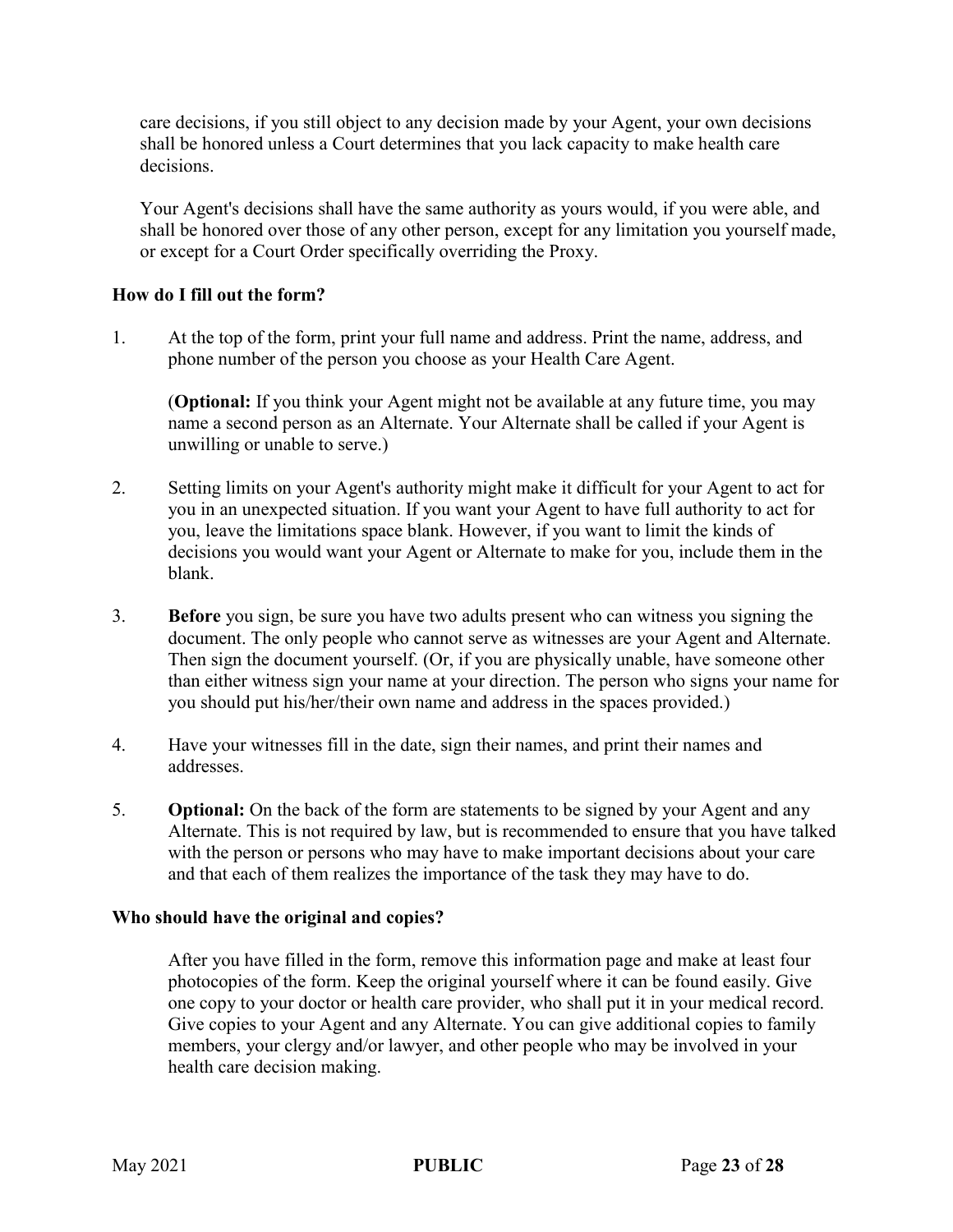### **How can I revoke or cancel the document?**

Your Health Care Proxy is revoked when any of the following four things happens:

- 1. You sign another Health Care Proxy later on.
- 2. You legally separate or divorce your spouse who is named in the Proxy as your Agent.
- 3. You notify your Agent, your doctor, or other health care provider, orally or in writing that you want to revoke your Health Care Proxy.
- 4. You do anything else that clearly shows you want to revoke the Proxy, for example, tearing up or destroying the Proxy, crossing it out, telling other people, etc.

#### **AFTER FILLING IN THE FORM, TEAR AT FOLD AND REMOVE THIS INSTRUCTION PAGE**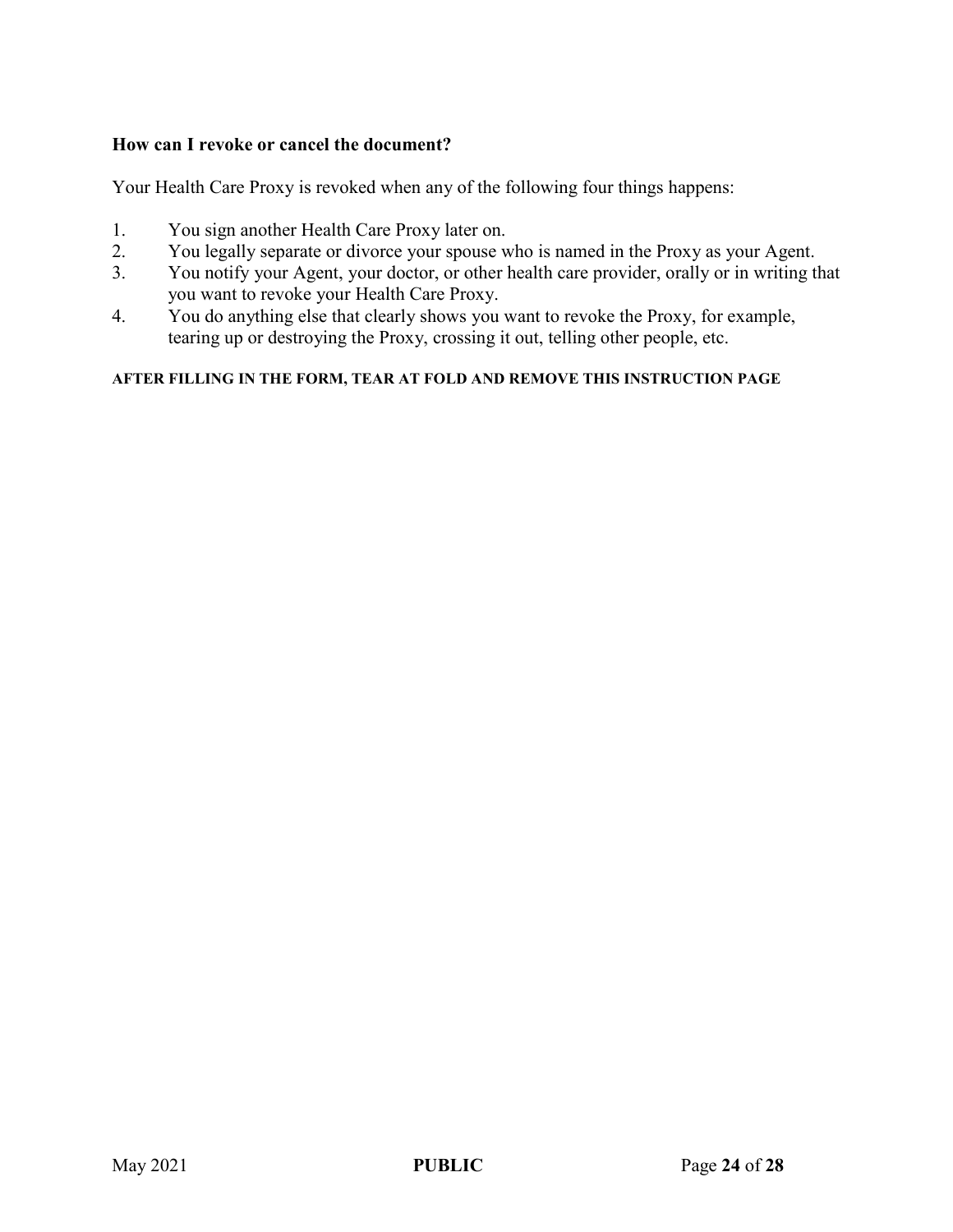Your Birth Date:

| 1. |                               |
|----|-------------------------------|
|    | (Principal - PRINT your name) |
|    |                               |
|    | residing at                   |
|    | (Street)                      |

### **MASSACHUSETTS HEALTH CARE PROXY**

(City or Town) (State)

appoint as my **Health Care Agent**:

(Name of person you choose as Agent)

 $\mathop{\rm of \,}\nolimits_\_{}$ 

(Street)

(City or Town) (State)

**Optional:** If my Agent is unwilling or unable to serve, then I appoint as my **Alternate:**

 $\frac{1}{2}$  , and the contract of the contract of the contract of the contract of the contract of the contract of the contract of the contract of the contract of the contract of the contract of the contract of the contract

\_\_\_\_\_\_\_\_\_\_\_\_\_\_\_\_\_\_\_\_\_\_\_\_\_\_\_\_\_\_\_\_\_\_\_\_\_\_\_\_\_\_\_\_\_\_\_\_\_\_\_\_\_\_\_\_\_\_\_\_\_\_\_

| (Name of person you choose as Alternate) |         |  |  |  |
|------------------------------------------|---------|--|--|--|
| (Street)                                 |         |  |  |  |
| (City or Town)                           | (State) |  |  |  |

2. My Agent shall have the authority to make all health care decisions for me, including decisions about life-sustaining treatment, subject to any limitations I state below, if I am unable to make health care decisions myself. My Agent's authority becomes effective if my attending physician determines in writing that I lack the capacity to make or to communicate health care decisions. My Agent is then to have the same authority to make health care decisions as I would if I had the capacity to make them **Except** (here list the limitations, if any, you wish to place on your Agent's authority):

I direct my Agent to make health care decisions based on my Agent's assessment of my personal wishes. If my personal wishes are unknown, my Agent is to make health care decisions based on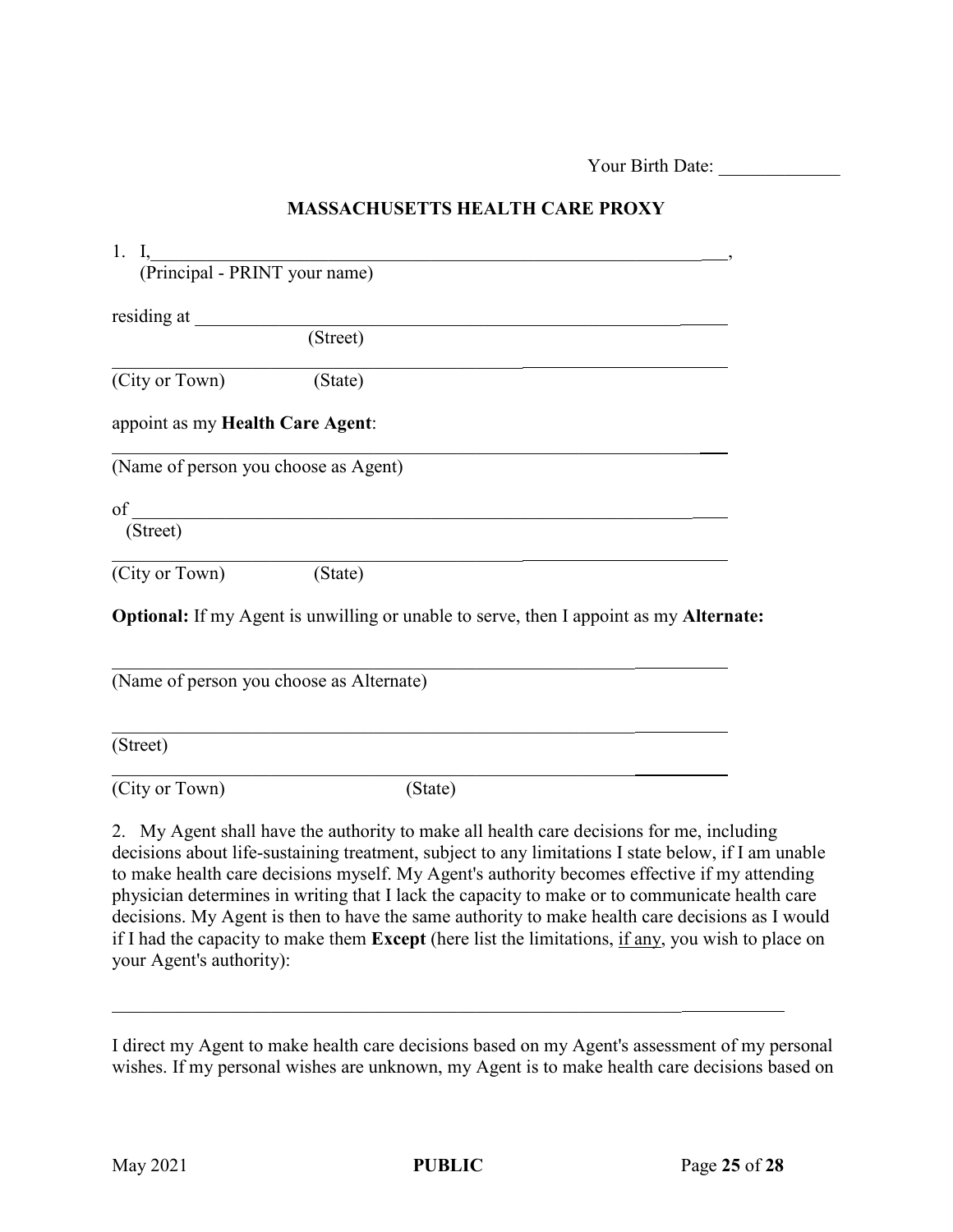my Agent's assessment of my best interests. Photocopies of this Health Care Proxy shall have the same force and effect as the original and may be given to other health care providers.

3. **Signed:**\_\_\_\_\_\_\_\_\_\_\_\_\_\_\_\_\_\_\_\_\_\_\_\_\_\_\_\_\_\_\_\_\_\_\_

**Complete only if Principal is physically unable to sign:** I have signed the Principal's name above at his/her/their direction in the presence of the Principal and two witnesses.

| (Name)      | (Street) |  |  |
|-------------|----------|--|--|
| (City/Town) | (State)  |  |  |

4. **Witness Statement:** We, the undersigned, each witnessed the signing of this Health Care Proxy by the Principal or at the direction of the Principal and state that the Principal appears to be at least 18 years of age, of sound mind and under no constraint or undue influence. Neither of us is named as the Health Care Agent or Alternate in this document.

|               |             | $, 20$ . |  |
|---------------|-------------|----------|--|
| Witness $\#1$ |             |          |  |
|               | (Signature) |          |  |
| Witness $#2$  |             |          |  |
|               | (Signature) |          |  |
| Name (Print)  |             |          |  |
|               | Address     |          |  |
|               |             |          |  |
| Name (Print)  |             |          |  |
| Address       |             |          |  |

# 5. **Statements of Health Care Agent and Alternate (OPTIONAL)**

**Health Care Agent:** I have been named by the Principal as the Principal's **Health Care Agent** by this Health Care Proxy. I have read this document carefully, and have personally discussed with the Principal his/her/their health care wishes at a time of possible incapacity. I know the Principal and accept this appointment freely. I am not an operator, administrator or employee of a hospital, clinic, prison infirmary, nursing home, rest home, Soldiers Home, or other health facility where the Principal is presently a patient or resident or has applied for admission. Or if I am a person so described, I am also related to the Principal by blood, marriage, or adoption. If called upon and to the best of my ability, I shall try to carry out the Principal's wishes.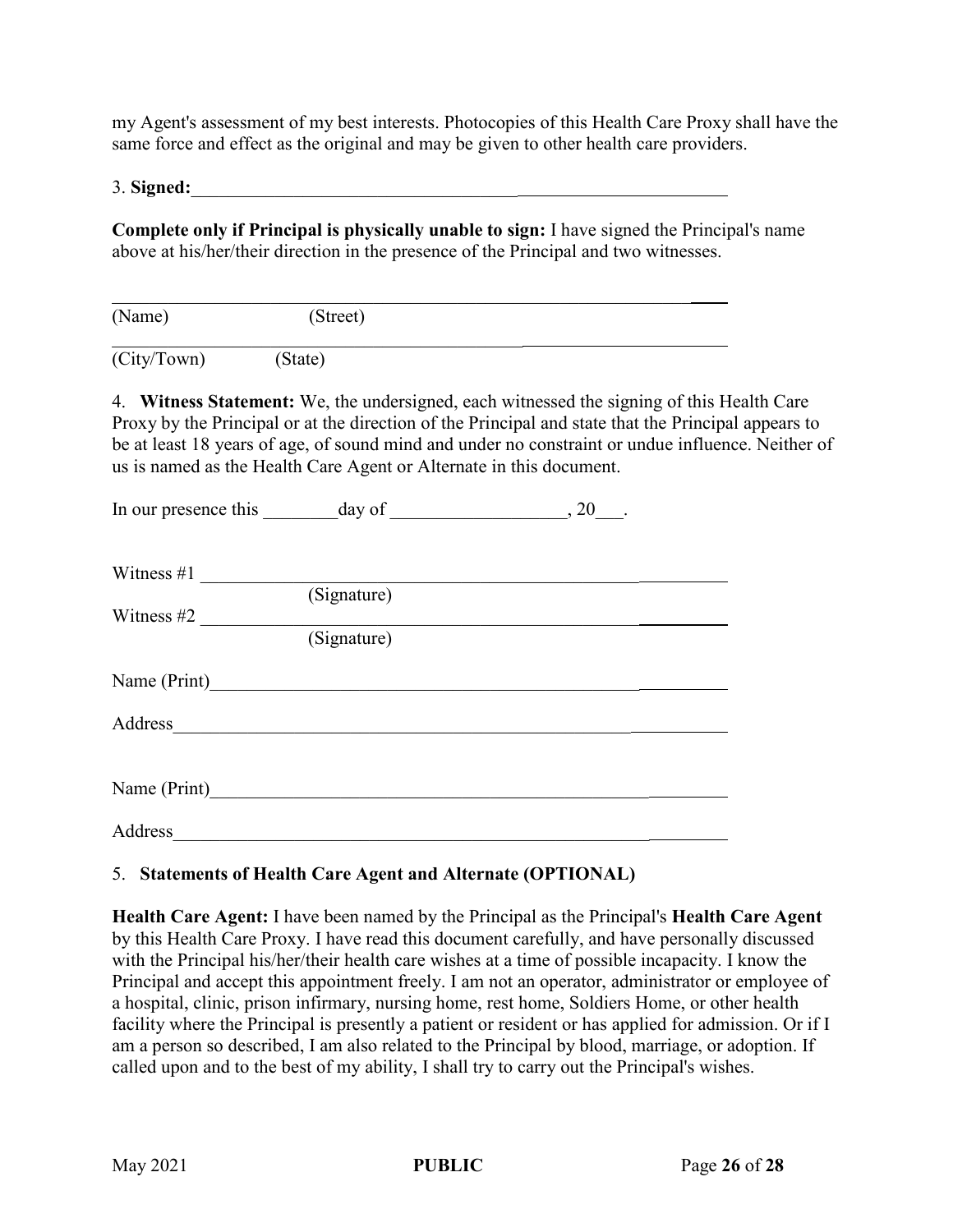#### (Signature of **Health Care Agent)**

**Alternate:** I have been named by the Principal as the Principal's **Alternate** by this Health Care Proxy. I have read this document carefully, and have personally discussed with the Principal his/her/their health care wishes at a time of possible incapacity. I know the Principal and accept this appointment freely. I am not an operator, administrator or employee of a hospital, clinic, nursing home, rest home, Soldiers Home, or other health facility where the Principal is presently a patient or resident or has applied for admission. Or if I am a person so described, I am also related to the Principal by blood, marriage, or adoption. If called upon and to the best of my ability, I shall try to carry out the Principal's wishes.

**\_\_\_\_\_\_\_\_\_\_\_\_\_\_\_\_\_\_\_\_\_\_\_\_\_\_\_\_\_\_\_\_\_\_\_\_\_\_\_\_\_\_\_\_\_\_\_\_\_\_\_\_\_\_\_\_\_\_\_\_\_\_\_**

(Signature of **Alternate)**\_\_\_\_\_\_\_\_\_\_\_\_\_\_\_\_\_\_\_\_\_\_\_\_\_\_\_\_\_\_\_\_\_\_\_\_\_\_\_\_\_\_\_\_\_\_\_\_\_

\* \* \* \* \* \*

PAGES 5 THROUGH 8 CONSIST OF THE SPANISH VERSION OF THE HEALTH CARE PROXY. IT HAS BEEN FORWARDED SEPARATELY FROM THIS POLICY. PLEASE CONTACT YOUR INSTITUTIONAL POLICY COORDINATOR OR HSU FOR COPIES**.**

**NOTE:** THE SPANISH HEALTH CARE PROXY IS EIGHT (8) PAGES LONG (4 two-sided pages), INCLUDING SPANISH EXPLANATION, ENGLISH EXPLANATION, SPANISH FORM, ENGLISH FORM

**When utilizing the Spanish version of the proxy, attach the English version of the proxy form, to the Spanish version, so that an English-speaking health care provider shall know what this important form is. When you make copies of the completed form, also make copies of the blank English form. Both the Spanish and English form make up the Spanish version of the Health Care Proxy, totaling 8 pages (4 two-sided pages). The completed Spanish form is incomplete if the blank English version is not attached.**